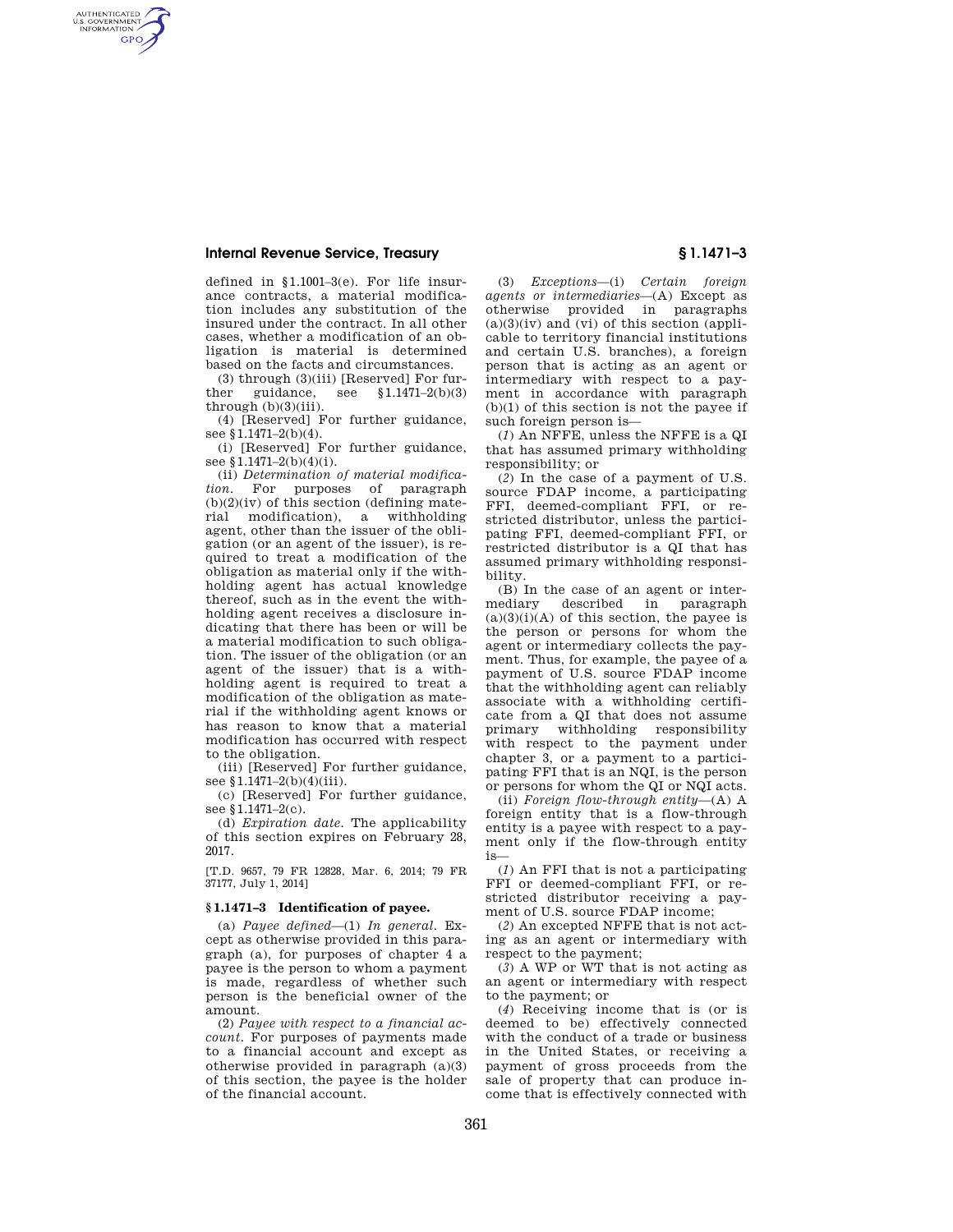the conduct of a trade or business in the United States and that is excluded from the definition of a withholdable payment under §1.1473–1(a)(4).

(B) A withholding agent that makes a withholdable payment to a flowthrough entity that is not described in paragraphs  $(a)(3)(ii)(A)(I)$  through  $(3)$  of this section will be required to treat the partner, beneficiary, or owner (as applicable) as the payee (looking through partners, beneficiaries, and owners that are themselves flowthrough entities that are not described in paragraphs  $(a)(3)(ii)(A)(I)$  through (*3*)).

(iii) [Reserved] For further guidance, see §1.1471-3T(a)(3)(iii).

(iv) *Territory financial institution.* A withholding agent that makes a withholdable payment to a territory financial institution that is a flowthrough entity or is acting as an intermediary or agent with respect to the payment may treat the territory financial institution as the payee only if the territory financial institution has agreed (as evidenced by a withholding certificate described in paragraphs  $(c)(3)(iii)(A)$  and  $(F)$  of this section) to be treated as a U.S. person with respect to the payment for purposes of both chapters 3 and 4. In all other cases, the withholding agent must treat as the payee the partner, beneficiary, or owner (as applicable) of the territory financial institution that is a flowthrough entity (looking through partners, beneficiaries, and owners that are themselves flow-through entities that are not described in paragraphs  $(a)(3)(ii)(A)(I)$  through  $(3)$  or the person on whose behalf the territory financial institution is acting.

(v) [Reserved] For further guidance, see  $$1.1471-3T(a)(3)(v)$ .

(vi) [Reserved] For further guidance, see §1.1471-3T(a)(3)(vi).

(vii) *Foreign branch of a U.S. person.* A payment to a foreign branch of a U.S. person is generally a payment to a U.S. payee. However, a payment to a foreign branch of a U.S. financial institution will be treated as a payment to an FFI if the foreign branch is a QI that is acting as an intermediary with respect to the payment. Therefore, a foreign branch that is a QI will provide the withholding agent with an inter-

# **§ 1.1471–3 26 CFR Ch. I (4–1–15 Edition)**

mediary withholding certificate and the withholding agent will report the payment as having been made to the foreign branch on a Form 1042–S.

(b) *Determination of payee's status.* Except as otherwise provided in this section, a withholding agent must base its determination of the chapter 4 status of a payee on documentation that the withholding agent can reliably associate with such payment. If a withholding agent makes a payment to a person that is not the payee, the withholding agent will be required to determine the chapter 4 status of each intermediary or flow-through entity in the payment chain until the withholding agent is able to identify the payee. Paragraph (c) of this section provides rules for when a withholding agent can reliably associate a payment with appropriate documentation. Paragraph (d) of this section provides documentation requirements applicable to each class of payees, including exceptions for payments made with respect to offshore obligations or preexisting obligations. Paragraph (e) provides standards for determining when a withholding agent will be considered to have reason to know that a claim of exemption from withholding is unreliable or incorrect. Paragraph (f) of this section provides presumptions that apply for purposes of determining a payee's chapter 4 status in the absence of documentation or if the documentation provided is unreliable or incorrect.

(1) *Determining whether a payment is received by an intermediary.* A withholding agent must treat the person who receives a payment as an intermediary if it can reliably associate the payment with a valid intermediary withholding certificate on which the person who receives the payment claims to be a QI or NQI. A U.S. person's foreign branch that is acting in its capacity as a QI is treated as a foreign intermediary. A withholding agent that makes a payment with respect to an offshore obligation must also treat the person who receives the payment as an intermediary if the person has provided written notification, whether or not such notification is signed, that it accepts the payment on behalf of another person or persons. A withholding agent may rely on the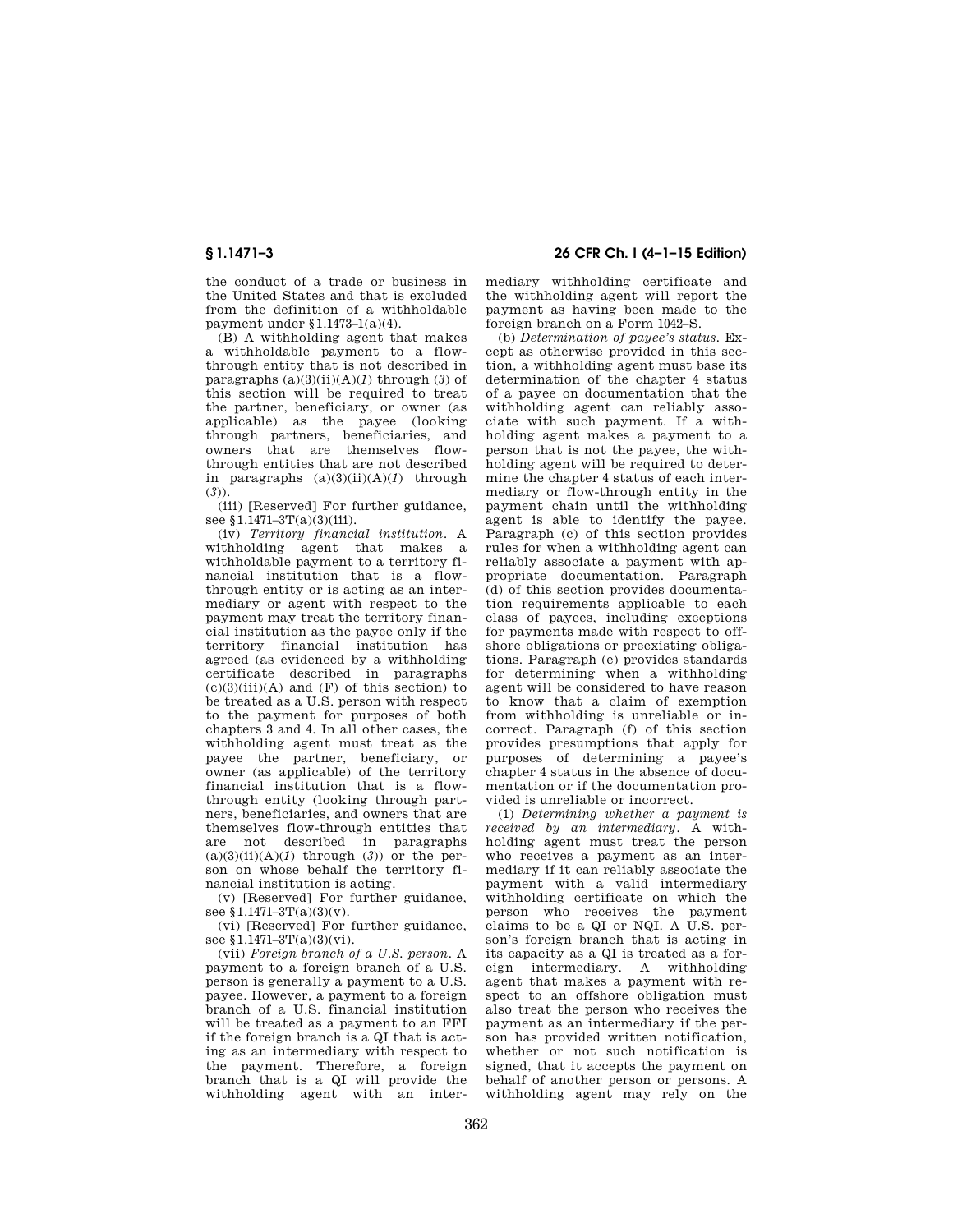type of certificate furnished as determinative of whether the person who receives the payment is an intermediary, unless the withholding agent knows or has reason to know that the certificate is incorrect. For example, a withholding agent that receives a beneficial owner withholding certificate from an FFI may treat the FFI as the beneficial owner unless it has information in its records that would indicate otherwise or the certificate contains information that is not consistent with beneficial owner status (for example, subaccount numbers that do not correspond to accounts maintained by the withholding agent for such person or names of one or more persons other than the person submitting the withholding certificate). If the FFI receives a payment in part as a beneficial owner and in part as an intermediary, the withholding agent may request that the FFI furnish two certificates, that is, a beneficial owner certificate for the amounts it receives as a beneficial owner, and an intermediary withholding certificate for the amounts it receives as an intermediary. A withholding agent that cannot reliably associate a payment with documentation sufficient to treat the person who receives the payment as an intermediary or as other than an intermediary pursuant to this paragraph (b)(1) must follow the presumption rules set forth in paragraph (f)(5) of this section to determine whether it must treat the person who receives the payment as an intermediary. A determination that a payment is made to an intermediary under this paragraph (b)(1) is not a determination that the payment can be reliably associated with documentation. See paragraph (c)(2) of this section for rules on reliably associating a payment with documentation if such payment is made through an intermediary.

(2) *Determination of entity type.* A person's entity classification for purposes of chapter 4 is the person's entity classification for U.S. federal income tax purposes. Thus, for example, an entity that is disregarded as a legal entity in its country of organization or an arrangement that does not have a legal personality and is not a juridical person in the country in which it was organized will be treated as an entity for

purposes of chapter 4 if it is an entity for U.S. federal income tax purposes. A withholding agent may rely upon a person's entity classification contained in a valid Form W–8 or W–9 if the withholding agent has no reason to know that the entity classification is incorrect. A withholding agent that makes a payment with respect to an offshore obligation may also rely upon a written notification provided by the person who receives the payment, regardless of whether such notification is signed, that indicates the person's entity classification (other than as a QI, WP, or WT) unless the withholding agent knows or has reason to know that the entity classification indicated by the person who receives the payment is incorrect. A withholding agent may not rely on a person's claim of classification other than as a corporation if the person's name indicates that the person is a per se corporation described in §301.7701–2(b)(8) of this chapter unless the certificate or written statement contains a statement that the person is a grandfathered per se corporation described in  $$301.7701-2(b)(8)$  and that its grandfathered status has not been terminated.

(3) [Reserved] For further guidance, see §1.1471–3T(b)(3).

(4) *Determination of whether the payee is receiving effectively connected income.*  A withholding agent may treat a payment as being made to a payee that is receiving income that is effectively connected with a trade or business in the United States, or gross proceeds from the sale of property that can produce income that is effectively connected with the conduct of a trade or business in the United States, if it can reliably associate the payment with a valid Form W–8ECI described in paragraph  $(c)(3)(y)$  of this section or if it can do so under the presumption rule in paragraph (f)(6) of this section.

(c) *Rules for reliably associating a payment with a withholding certificate or other appropriate documentation*—(1) *In general.* A withholding agent can reliably associate a withholdable payment with valid documentation if, prior to the payment, it has obtained (either directly or through an agent) valid documentation appropriate to the payee's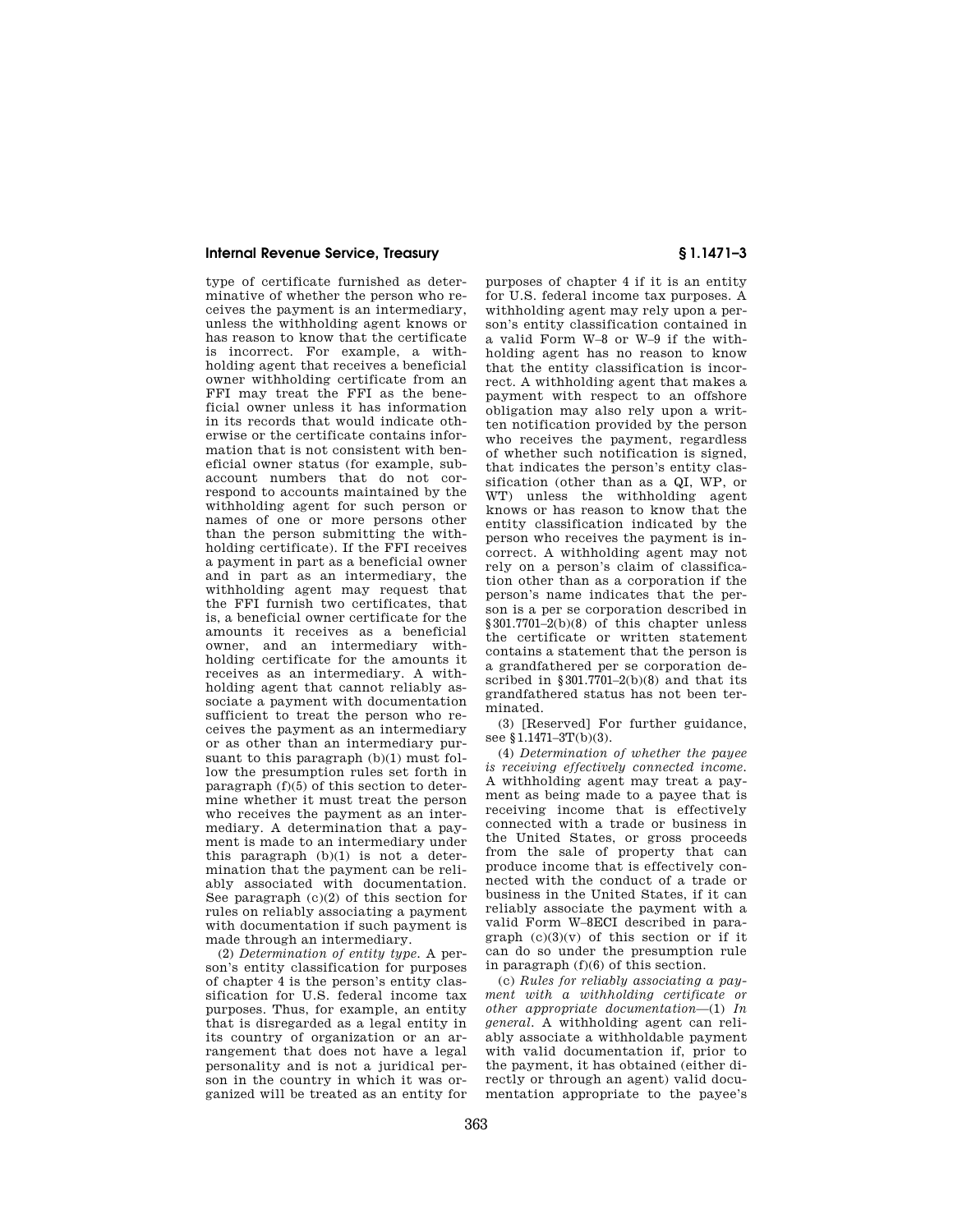chapter 4 status as described in paragraph (d) of this section, it can reliably determine how much of the payment relates to the valid documentation, and it does not know or have reason to know that any of the information, certifications, or statements in, or associated with, the documentation are unreliable or incorrect. Thus, a withholding agent cannot reliably associate a withholdable payment with valid documentation provided by a payee to the extent such documentation appears unreliable or incorrect with respect to the claims made, or to the extent that information required to allocate all or a portion of the payment to each payee is unreliable or incorrect. A withholding agent may rely on information and certifications contained in withholding certificates or other documentation without having to inquire into the truthfulness of the information or certifications, unless it knows or has reason to know that the information or certifications are untrue. A withholding agent may rely upon the same documentation for purposes of both chapters 3 and 4 provided the documentation is sufficient to meet the requirements of each chapter. Alternatively, a withholding agent may elect to rely upon the presumption rules of paragraph (f) of this section in lieu of obtaining documentation from the payee.

(2) *Reliably associating a payment with documentation if a payment is made through an intermediary or flow-through entity that is not the payee*—(i) *In general.* A withholding agent that makes a payment to a foreign intermediary or foreign flow-through entity that is not the payee under paragraph (a) of this section can reliably associate the payment with valid documentation if, in addition to the documentation described in paragraph (d) of this section that is relevant to each payee, the withholding agent also has obtained a valid Form W–8IMY, described in paragraph (c)(3)(iii) of this section, from the intermediary or flow-through entity (and, with respect to a payment made through a chain of intermediaries or flow-through entities, has received a valid Form W–8IMY from each intermediary or flow-through entity in that chain). An intermediary or flow-

# **§ 1.1471–3 26 CFR Ch. I (4–1–15 Edition)**

through entity that is a participating FFI or registered deemed-compliant FFI receiving a payment of U.S. source FDAP income may, in lieu of providing the withholding agent with documentation for each payee, provide pooled allocation information to the extent and in the manner permitted by paragraph  $(c)(3)(iii)(B)(2)$  of this section. With respect to the documentation provided for the owners of a foreign flowthrough entity, the foreign flowthrough entity is permitted to provide the documentary evidence described in paragraph (d) of this section applicable to each payee in lieu of a withholding certificate, regardless of whether the payment is made with respect to an offshore obligation.

(ii) *Exception to entity account documentation rules for an offshore account of an intermediary or flow-through entity.*  In the case of an offshore account held by an intermediary or flow-through entity not receiving a payment of U.S. source FDAP income, an FFI may, in lieu of obtaining a withholding certificate, reliably associate such account with valid documentation if the FFI has obtained a written statement certifying as to the account holder's chapter 4 status and stating that the account holder is a flow-through entity or is acting as an intermediary with respect to the payment. In such case, the intermediary or flow-through entity will also be required to provide the withholding statement that generally accompanies the Form W–8IMY, designating the payees and the appropriate amount that should be allocated to each payee, and valid documentation for each payee. If no such withholding statement or underlying documentation is provided, the payment will be treated as made to a nonparticipating FFI.

(3) *Requirements for validity of certificates*—(i) *Form W–9.* A valid Form W–9, or a substitute form, must meet the requirements prescribed in §31.3406(h)-3 of this chapter, including the requirement that the form contain the payee's name and TIN, and be signed and dated under penalties of perjury by the payee or a person authorized to sign for the payee pursuant to sections 6061 through 6063 and the regulations thereunder. A foreign person, including a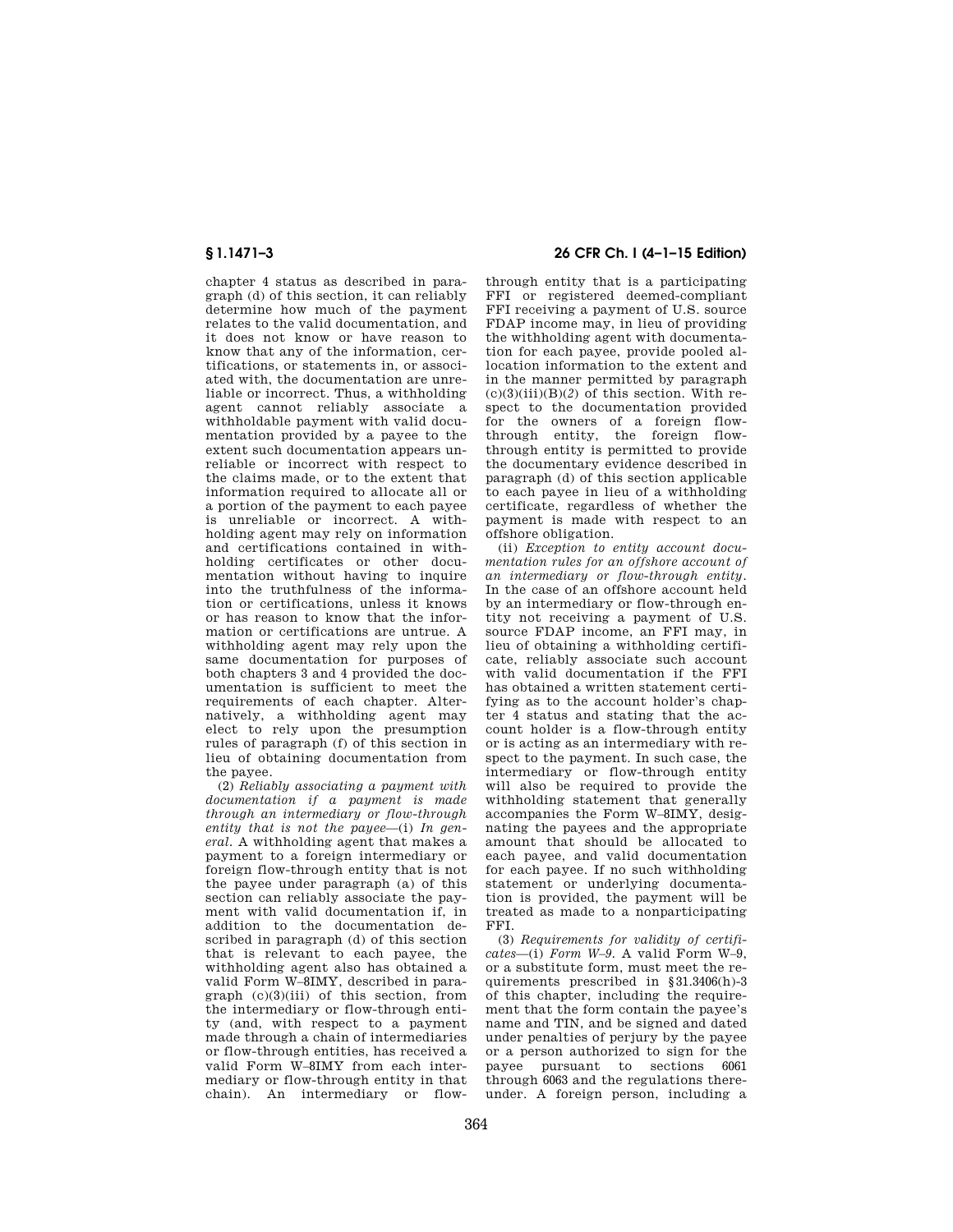U.S. branch of a foreign person that is treated as a U.S. person under §1.1441–  $1(b)(2)(iv)$ , or a foreign branch of a U.S. financial institution that is a QI, may not provide a Form W–9.

(ii) *Beneficial owner withholding certificate (Form W–8BEN).* A beneficial owner withholding certificate includes a Form W–8BEN (or a substitute form) and such other form as the IRS may prescribe. A beneficial owner with-.<br>holding certificate is valid only if its validity period has not expired, it is signed under penalties of perjury by a person with authority to sign for the person whose name is on the form, and it contains—

(A) The person's name, permanent residence address, and TIN (if required):

(B) A certification that the person is not a U.S. citizen (if the person is an individual) or a certification of the country under the laws of which the person is created, incorporated, or governed (for a person other than an individual);

(C) [Reserved] For further guidance, see §1.1471-3T(c)(3)(ii)(C).

(D) [Reserved] For further guidance, see §1.1471-3T(c)(3)(ii)(D).

(E) Such other information required under paragraph (d) of this section applicable to the chapter 4 status selected or otherwise required by the regulations under section 1471 or 1472, or by the form or its accompanying instructions in addition to, or in lieu of, the information described in this para $graph (c)(3)(ii)$ .

(iii) *Withholding certificate of an intermediary, flow-through entity, or U.S. branch (Form W–8IMY)*—(A) [Reserved] For further guidance, see §1.1471– 3T(c)(3)(iii)(A).

(*1*) The name and permanent residence address of the person.

(*2*) The country under the laws of which the person is created, incorporated, or governed.

(*3*) The person's entity classification for U.S. tax purposes.

(*4*) The person's chapter 4 status.

(*5*) [Reserved] For further guidance, see §1.1471–3T(c)(3)(iii)(A)(*5*).

(*6*) In the case of an intermediary certificate, a certification that, with respect to accounts listed on the withholding statement, the intermediary is not acting for its own account.

(*7*) With respect to a withholding certificate of a QI, a certification that it is acting as a QI with respect to the accounts listed on the withholding statement.

(*8*) In the case of a participating FFI or registered deemed-compliant FFI (including a U.S. branch of either such entities that is not treated as a U.S. person) that is an NQI, NWP, NWT, or a QI that makes an election to be withheld upon, an FFI withholding statement that meets the requirements of paragraphs (c)(3)(iii)(B)(*1*) and (*2*) of this section.

(*9*) In the case of a territory financial institution that does not agree to be treated as a U.S. person or a U.S. branch that is not a U.S. branch of a participating FFI, registered deemedcompliant FFI, or nonparticipating FFI, a chapter 4 withholding statement that meets the requirements of paragraphs  $(c)(3)(iii)(B)(1)$  and  $(3)$  of this section.

(*10*) In the case of an NFFE or certified deemed-compliant FFI that is an NQI, NWP, or NWT and is not the payee, a chapter 4 withholding statement that meets the requirements of paragraphs  $(c)(3)(iii)(B)(I)$  and  $(3)$  of this section.

(*11*) In the case of a nonparticipating FFI receiving a payment on behalf of one or more exempt beneficial owners, an exempt beneficial owner withholding statement that meets the requirements of paragraphs  $(c)(3)(iii)(B)(1)$  and  $(4)$  of this section.

(*12*) Any other information, certifications, or statements as may be required by the form or its accompanying instructions in addition to, or in lieu of, the information and certifications described in this paragraph.

(B) *Withholding statement*—(*1*) [Reserved] For further guidance, see §1.1471–3T(c)(3)(iii)(B)(*1*).

(*2*) [Reserved] For further guidance, see §1.1471–3T(c)(3)(iii)(B)(*2*).

(*i*) [Reserved] For further guidance, see §1.1471–3T(c)(3)(iii)(B)(*2*)(*i*).

(*ii*) [Reserved] For further guidance, see §1.1471–3T(c)(3)(iii)(B)(*2*)(*ii*).

(*iii*) [Reserved] For further guidance, see §1.1471–3T(c)(3)(iii)(B)(*2*)(*iii*).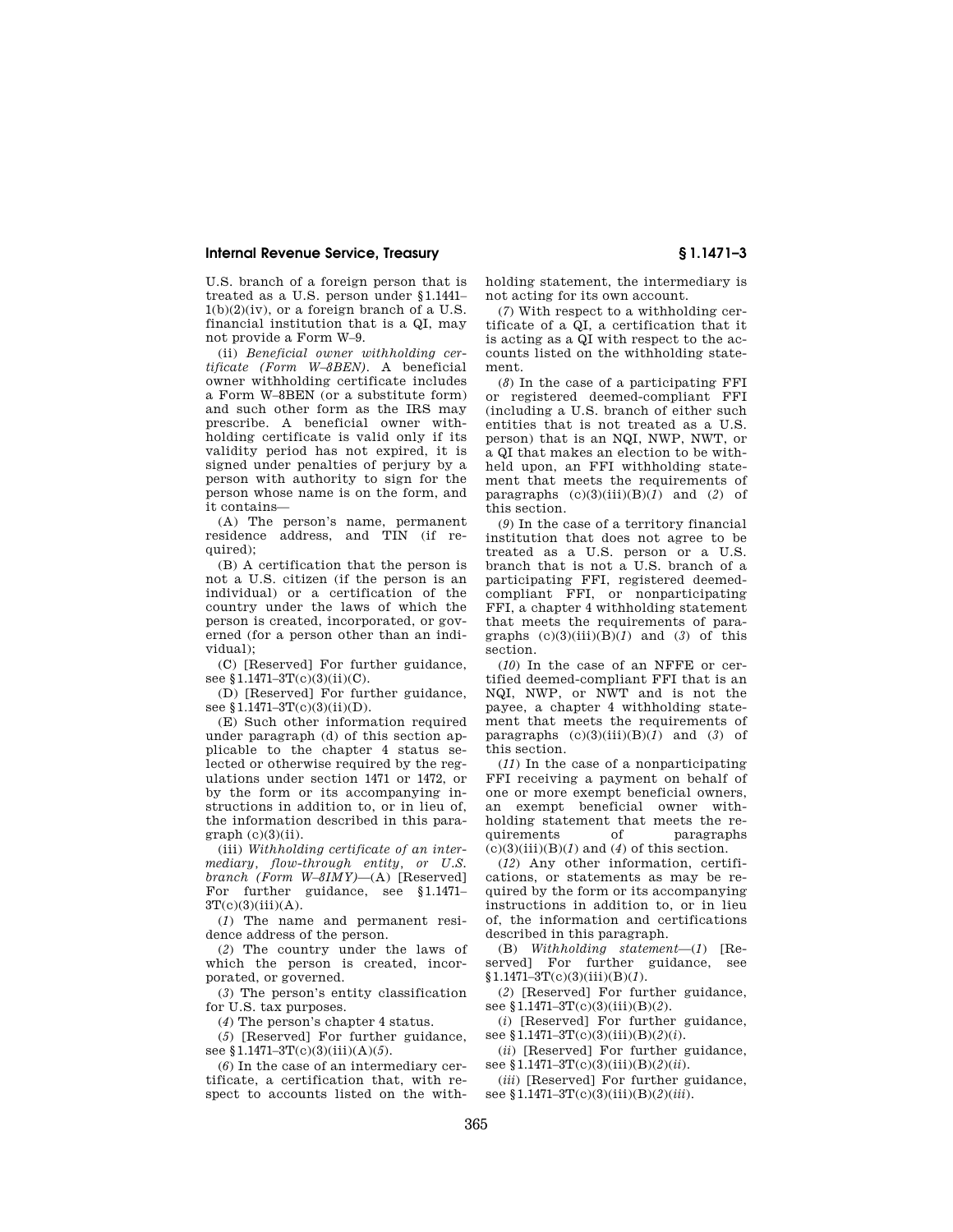(*3*) [Reserved] For further guidance, see §1.1471–3T(c)(3)(iii)(B)(*3*).

(*4*) [Reserved] For further guidance, see §1.1471–3T(c)(3)(iii)(B)(*4*).

(C) *Failure to provide allocation information.* A withholding certificate that fails to provide allocation information or any of the required documentation for one or more of the payees will not be treated as invalid with respect to the persons for whom valid documentation and allocation information is properly provided. The portion of the payment that is not reliably associated with underlying documentation or that is not properly allocated will be treated in accordance with the presumption rules set forth in paragraph (f) of this section. For example, assume a withholding certificate that is provided by a participating FFI that is an NQI includes an FFI withholding statement that indicates that 50 percent of the payment is allocable to payees that are exempt for purposes of chapter 4 but does not allocate the remaining 50 percent of the payment for purposes of chapter 4. In such case, the withholding agent may treat 50 percent of the payment as exempt from chapter 4 and the remaining 50 percent that was not allocated will be treated, under the presumption rules set forth in paragraph (f) of this section, as made to a pool of payees that are nonparticipating FFIs.

(D) *Special rules applicable to a withholding certificate of a QI that assumes primary withholding responsibility under chapter 3.* A QI that assumes primary withholding responsibility under chapter 3 for a payment may not make an election to be withheld upon, as described in  $$1.1471-2(a)(2)(iii)$ , with respect to that payment. Thus, if a QI assumes primary withholding responsibility under chapter 3 with respect to a payment of U.S. source FDAP income, in addition to the other requirements described in paragraph  $(c)(3)(iii)(A)$  of this section, a withholding agent can reliably associate the payment with a valid withholding certificate only when the QI has also indicated on the intermediary withholding certificate that it will assume primary withholding responsibility for that payment for purposes of chapter 4.

# **§ 1.1471–3 26 CFR Ch. I (4–1–15 Edition)**

(E) *Special rules applicable to a withholding certificate of a QI that does not assume primary withholding responsibility under chapter 3.* A QI that does not assume primary withholding responsibility under chapter 3 with respect to a payment of U.S. source FDAP income will be required to make the election to be withheld upon with respect to that payment. Thus, if a QI does not assume primary withholding responsibility under chapter 3, a withholding agent can reliably associate a payment of U.S. source FDAP income with a valid withholding certificate only when, in addition to the other information required by paragraph  $(c)(3)(iii)(A)$ of this section, the withholding certificate indicates that the QI does not assume primary withholding responsibility for that payment for purposes of chapter 4.

(F) *Special rules applicable to a withholding certificate of a territory financial institution that agrees to be treated as a U.S. person.* A withholding agent may reliably associate a payment with an intermediary withholding certificate or flow-through withholding certificate of a territory financial institution that agrees to be treated as a U.S. person if, in addition to the other information required by paragraph  $(c)(3)(iii)(A)$  of this section, the certificate contains an EIN of the territory financial institution and a certification that the territory financial institution agrees to be treated as a U.S. person and accepts primary withholding responsibility with respect to the payment for purposes of both chapters 3 and 4.

(G) *Special rules applicable to a withholding certificate of a territory financial institution that does not agree to be treated as a U.S. person.* A withholding agent may reliably associate a payment with an intermediary withholding certificate or a flow-through withholding certificate of a territory financial institution that does not agree to be treated as a U.S. person if, in addition to the information required by paragraph  $(c)(3)(iii)(A)$  of this section, the certificate indicates that the institution has not agreed to be treated as a U.S. person for purposes of chapter 4 and the institution provides a withholding statement described in paragraphs  $(c)(3)(iii)(B)(1)$  and  $(3)$  of this section.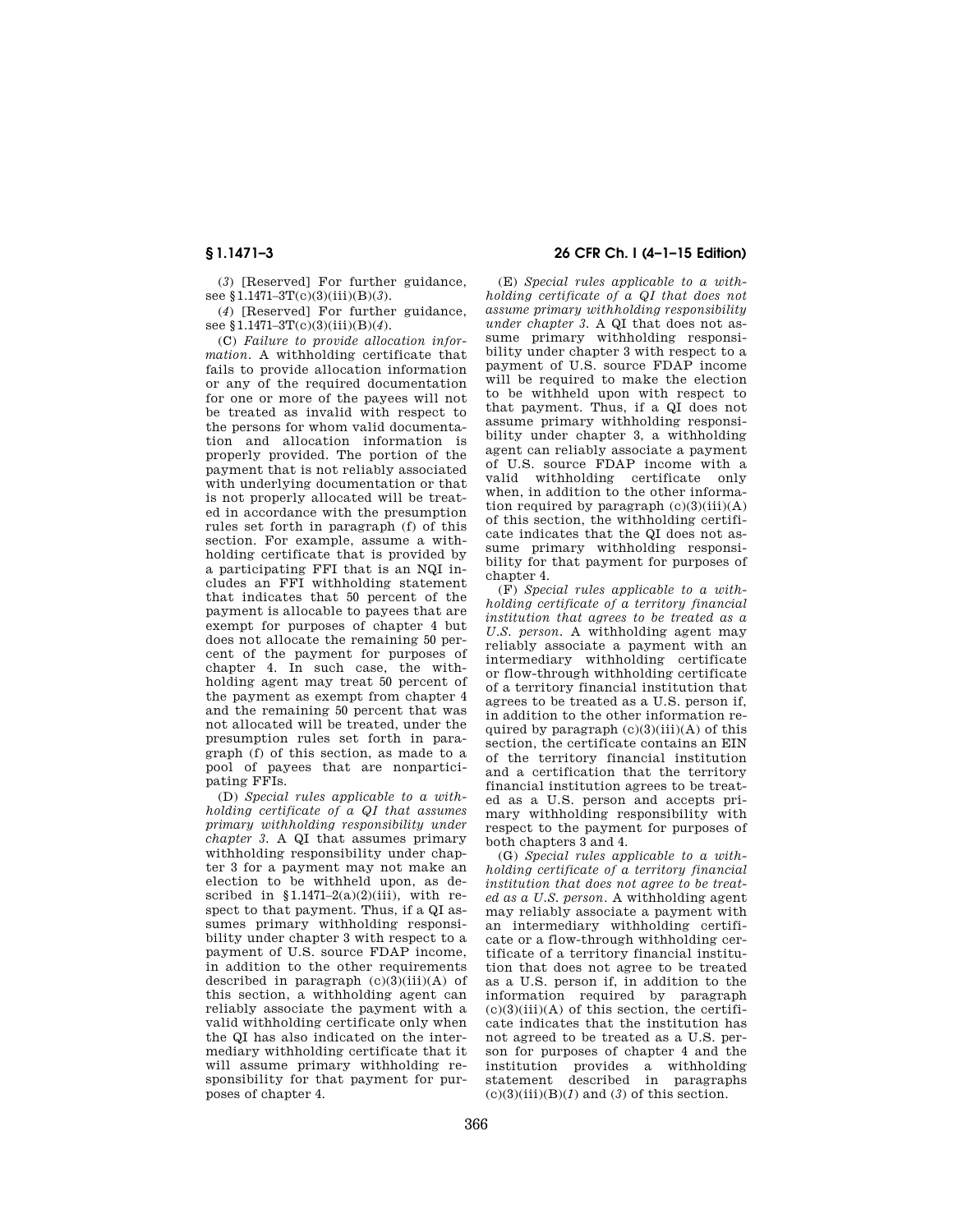(H) *Special rules applicable to a withholding certificate of a U.S. branch treated as a U.S. person.* A withholding agent may reliably associate a payment with a withholding certificate of a U.S. branch that is treated as a U.S. person for purposes of  $$1.1441–1(b)(2)(iv)$  if, in addition to the other information required by paragraph  $(c)(2)(iii)(A)$  of this section; the certificate contains the EIN of the U.S. branch; the GIIN of the U.S. branch; and a certification that the U.S. branch is described in paragraph  $$1.1441-1(b)(2)(iv)$  and, accordingly, is required to accept primary withholding responsibility with respect to the payment for purposes of both chapters 3 and 4.

(iv) *Certificate for exempt status (Form W–8EXP).* A Form W–8EXP is valid only if it contains the name, address, and chapter 4 status of the payee, the relevant certifications or documentation, and any other requirements indicated in the instructions to the form, and is signed under penalties of perjury by a person with authority to sign for the payee.

(v) *Certificate for effectively connected income (Form W–8ECI).* A Form W–8ECI is valid only if, in addition to meeting the requirements in the instructions to the form, it contains the name, address, and TIN of the payee (other than a GIIN), represents that the amounts for which the certificate is furnished are effectively connected with the conduct of a trade or business in the United States and are includable in the payee's gross income for the taxable year (or are gross proceeds from the sale of property that can produce income that is effectively connected with the conduct of a trade or business in the United States), and is signed under penalties of perjury by a person with authority to sign for the payee.

(4) *Requirements for written statements.*  A written statement is a statement by the payee, or other person receiving the payment, that provides the person's chapter 4 status and any other information reasonably requested by the withholding agent to fulfill its obligations under chapter 4 with respect to the payment, such as whether the person is receiving the payment as a beneficial owner, intermediary, or flowthrough entity. A written statement is

valid only if it is provided by a person with respect to an offshore obligation, contains the name of the person, the person's address, the certifications relevant to the person's chapter 4 status (as contained on a withholding certificate), any additional information required with respect to the chapter 4 status claimed as provided under paragraph (d) of this section (for example, a GIIN), and a signed and dated certification that the information provided on the form is accurate and will be updated by the individual within 30 days of a change in circumstances that causes the form to become incorrect. A written statement may be submitted in any form that is acceptable to the withholding agent, including a statement made as part of the account opening documentation. A written statement may be used in lieu of a withholding certificate only to the extent provided under §1.1471–3(d), as applicable to the chapter 4 status claimed.

(5) *Requirements for documentary evidence.* Documentary evidence with respect to a payee is only reliable if it contains sufficient information to support the payee's claim of chapter 4 status.

(i) *Foreign status.* Acceptable documentary evidence supporting a claim of foreign status includes the following types of documentation if the documentation contains a permanent residence address for the person named on the documentation (or indicates the country in which a person that is an individual is a resident or citizen or the country in which a person that is an entity has a permanent residence or is incorporated or organized, if the withholding agent has otherwise obtained a current permanent residence address for the person)—

(A) *Certificate of residence.* A certificate of residence issued by an appropriate tax official of the country in which the payee claims to be a resident that indicates that the payee has filed its most recent income tax return as a resident of that country;

(B) *Individual government identification.* With respect to an individual, any valid identification issued by an authorized government body (for example, a government or agency thereof, or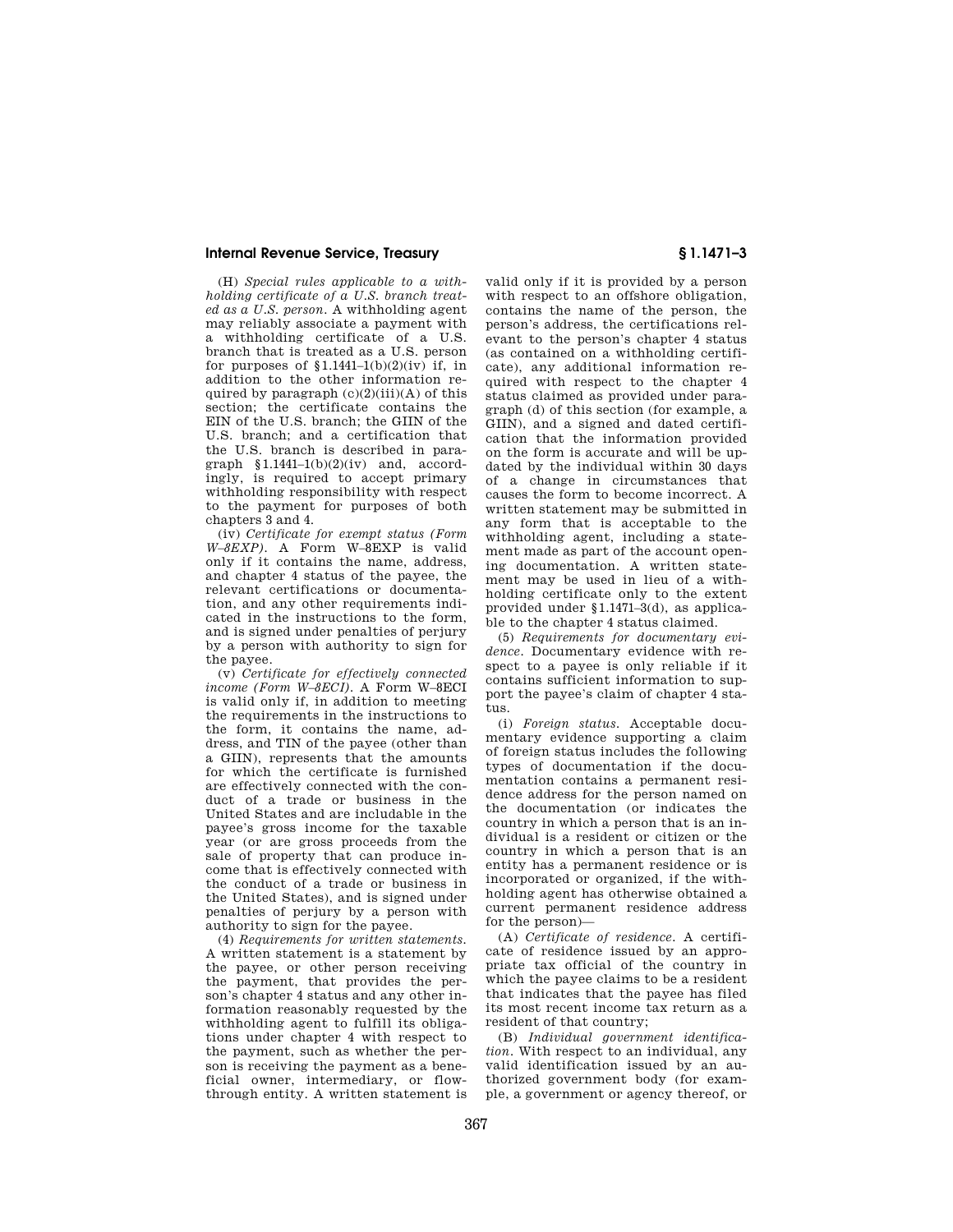a municipality), that is typically used for identification purposes;

(C) *QI documentation.* With respect to an account maintained in a jurisdiction with anti-money laundering rules that have been approved by the IRS in connection with a QI agreement (as referenced in  $$1.1441-1(e)(5)(iii)$ , any of the documents other than a Form W–8 or W–9 referenced in the jurisdiction's attachment to the QI agreement for identifying individuals or entities;

(D) *Entity government documentation.*  With respect to an entity, any official documentation issued by an authorized government body (for example, a government or agency thereof, or a municipality); and

(E) *Third-party credit report.* For a payment made with respect to an offshore obligation to an individual, a third-party credit report that is obtained pursuant to the conditions described in §1.1471–4(c)(4)(ii).

(ii) *Chapter 4 status.* Acceptable documentary evidence supporting an entity's claim of chapter 4 status includes—

(A) *General documentary evidence.*  With respect to an entity other than a<br>participating FFI or registered FFI or registered deemed-compliant FFI, any organizational document (such as articles of incorporation or a trust agreement), financial statement, third-party credit report, letter from a government agency, or statement from a government Web site, agency, or registrar (such as an SEC report) to the extent permitted in paragraphs (d) and (e) of this section;

(B) [Reserved] For further guidance, see  $1.1471 - 3T(c)(5)(ii)(B)$ .

(C) *Payee-specific documentary evidence.* A letter from an auditor or attorney with a location in the United States that is not related to the withholding agent or payee and is subject to the authority of a regulatory body that governs the auditor's or attorney's review of the chapter 4 status of the payee, any bankruptcy filing, corporate resolution, copy of a stock market index or other document to the extent permitted in the specific payee documentation requirements in paragraph (d) and (e) of this section.

(6) *Applicable rules for withholding certificates, written statements, and docu-*

**§ 1.1471–3 26 CFR Ch. I (4–1–15 Edition)** 

*mentary evidence.* The provisions in this paragraph (c)(6) describe standards generally applicable to withholding certificates on Forms W–8 (or substitute forms), written statements, and documentary evidence furnished to establish the payee's chapter 4 status. These provisions do not apply to Forms W–9 (or their substitutes). For corresponding provisions regarding the Form W–9 (or a substitute Form W–9), see section 3406 and the regulations thereunder.

(i) *Who may sign the withholding certificate or written statement.* A withholding certificate (including an acceptable substitute) or written statement may be signed by any person authorized to sign a declaration under penalties of perjury on behalf of the person whose name is on the certificate or written statement, as provided in sections 6061 through 6063 and the regulations thereunder. A person authorized to sign a withholding certificate or written statement includes an officer or director of a corporation, a partner of a partnership, a trustee of a trust, an executor of an estate, any foreign equivalent of the former titles, and any other person that has been provided written authorization by the individual or entity named on the certificate or written statement to sign documentation on such person's behalf.

(ii) *Period of validity*—(A) *General rule.*  Except as provided otherwise in paragraphs  $(c)(6)(ii)(B)$  and  $(C)$ , a withholding certificate or written statement will remain valid until the last day of the third calendar year following the year in which the withholding certificate or written statement is signed. Documentary evidence is generally valid until the last day of the third calendar year following the year in which the documentary evidence is provided to the withholding agent. Nevertheless, documentary evidence that contains an expiration date may be treated as valid until that expiration date if doing so would provide a longer period of validity than the three-year period. Notwithstanding the validity periods permitted by paragraphs  $(c)(6)(ii)(A)$  through  $(D)$  of this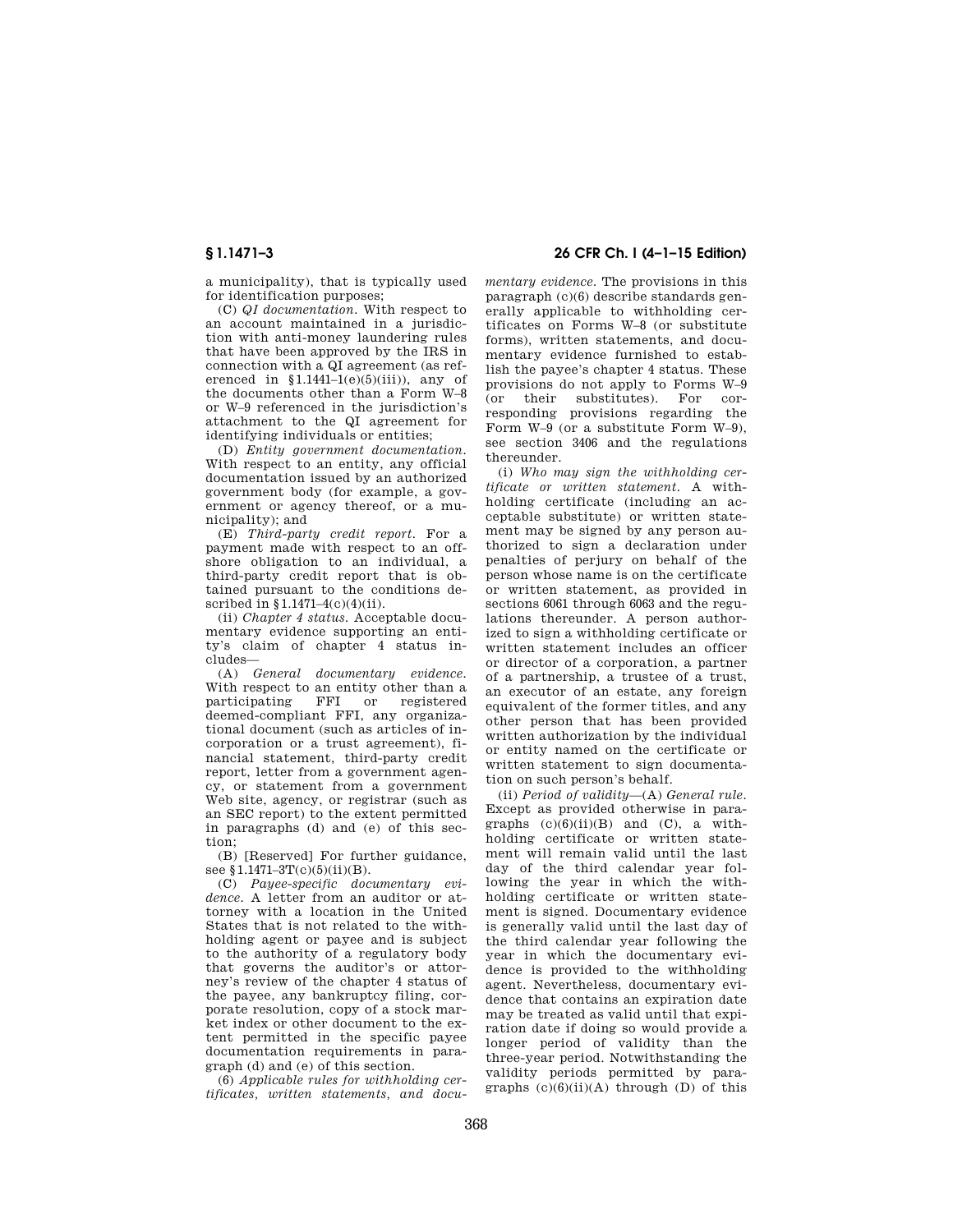section, a withholding certificate, written statement, and documentary evidence will cease to be valid if the withholding agent has knowledge of a change in circumstances that makes the information on the documentation incorrect. Therefore, a withholding agent is required to institute procedures to ensure that any change to the customer master files that constitutes a change in circumstances described in paragraph  $(c)(6)(ii)(E)$  of this section is identified by the withholding agent. In addition, a withholding agent is required to notify any person providing documentation of the person's obligation to notify the withholding agent of a change in circumstances.

(B) *Indefinite validity.* Notwithstanding paragraph (c)(6)(ii)(A) of this section, the following certificates (or parts of certificates), written statements, or documentary evidence shall remain valid until the withholding agent has knowledge of a change in circumstances that makes the information on the documentation incorrect—

(*1*) A withholding certificate or written statement provided by a participating FFI or registered deemed-compliant FFI that has furnished a valid GIIN that has been verified by the withholding agent in the manner set forth in paragraph (e)(3) of this section;

(*2*) A beneficial owner withholding certificate and documentary evidence supporting the individual's claim of foreign status when both are provided together by an individual claiming foreign status, if the withholding agent does not have a current U.S. residence or U.S. mailing address for the payee and does not have one or more current U.S. telephone numbers that are the only telephone numbers the withholding agent has for the payee;

(*3*) [Reserved] For further guidance, see §1.1471–3T(c)(6)(ii)(B)(*3*).

(*4*) A withholding certificate of an intermediary, flow-through entity, or U.S. branch (not including the withholding certificates, written statements, or documentary evidence of the payees, or withholding statements associated with the withholding certificate);

(*5*) [Reserved] For further guidance, see §1.1471–3T(c)(6)(ii)(B)(5).

(*6*) [Reserved] For further guidance, see §1.1471-3T(c)(6)(ii)(B)(6).

(*7*) [Reserved] For further guidance, see §1.1471-3T(c)(6)(ii)(B)(7).

(C) *Indefinite validity in the case of certain offshore obligations.* Notwithstanding paragraph  $(c)(6)(ii)(A)$  of this section, the following certificates, written statements, and documentary evidence that are provided with respect to offshore obligations shall remain valid until a change in circumstances occurs that makes the information on the documentation incorrect—

(*1*) A withholding certificate or documentary evidence provided by an individual claiming foreign status if the withholding agent does not have a current U.S. residence or U.S. mailing address for the payee, does not have one or more current U.S. telephone numbers that are the only telephone numbers the withholding agent has for the payee, and has not been provided standing instructions to make a payment in the United States for the obligation;

(*2*) A withholding certificate, written statement, or documentary evidence provided by one of the following entities if such entity is the payee—

(*i*) A retirement fund described in §1.1471–6(f) or an entity that is wholly owned by such a retirement fund;

(*ii*) An excepted nonfinancial group entity described in  $1.1471-5(e)(5)(i)$ ;

(iii) A section 501(c) entity described in  $$1.1471-5(e)(v)$ ; (*iv*) A non-profit organization de-

scribed in §1.1471-5(e)(5)(vi);

(*v*) A nonreporting IGA FFI;

(*vi*) A territory financial institution; (*vii*) An NFFE whose stock is regularly traded as described in §1.1472– 1(c)(1)(i);

(*viii*) An NFFE affiliate described in  $$1.1472-1(c)(1)(ii);$ 

(*ix*) An active NFFE that the withholding agent has determined, through its AML due diligence, is engaged in a business other than that of a financial institution, and ongoing monitoring of the account for purposes of AML due diligence does not indicate that the determination is incorrect; and

(*x*) A sponsored FFI described in §1.1471–5(f)(2)(iii);

(*3*) [Reserved] For further guidance, see §1.1471-3T(c)(6)(ii)(C)(3).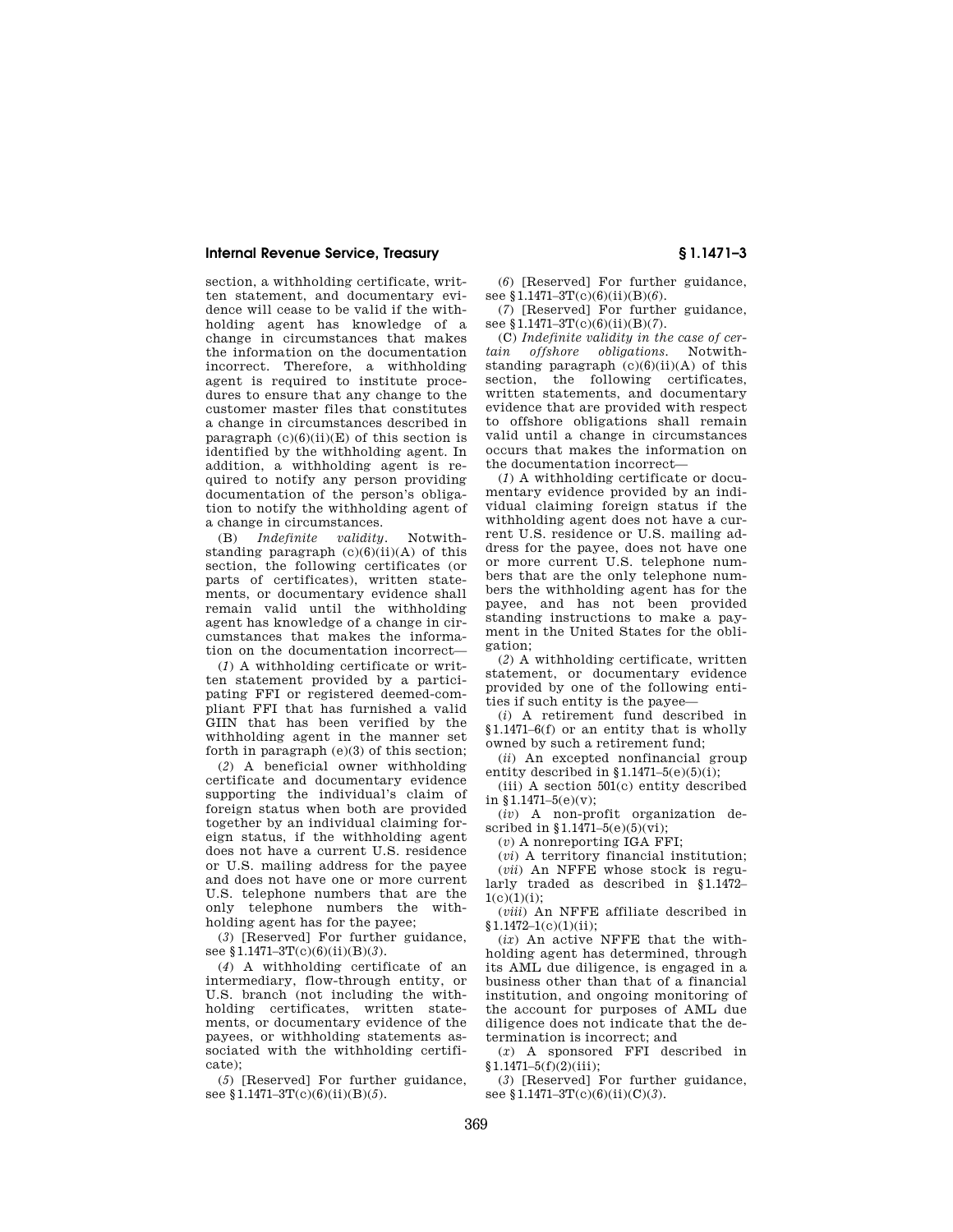(*4*) [Reserved] For further guidance, see §1.1471-3T(c)(6)(ii)(C)(4).

(*5*) [Reserved] For further guidance, see §1.1471–3T(c)(6)(ii)(C)(*5*).

(D) *Exception for certificate for effectively connected income.* Notwithstanding paragraphs  $(c)(6)(ii)(B)$  to  $(C)$ of this section, the period of validity of a withholding certificate furnished to a withholding agent to claim a reduced rate of withholding for income that is effectively connected with the conduct of a trade or business within the United States shall be limited to the three-year period described in para $graph (c)(6)(ii)(A)$  of this section.

(E) *Change in circumstances*—(*1*) *Defined.* For purposes of this chapter, a person is considered to have a change in circumstances only if such change would affect the chapter 4 status of the person. A change in circumstances includes any change that results in the addition of information described in paragraph (e)(4) relevant to a person's claim of foreign status (that is, U.S. indicia that is not otherwise cured by documentation on file and that is relevant to the chapter 4 status claimed) or otherwise conflicts with such person's claim of chapter 4 status. Unless stated otherwise, a change of address or telephone number is a change in circumstances for purposes of this paragraph  $(c)(6)(ii)(E)$  only if it changes to an address or telephone number in the United States. A change in circumstances affecting the withholding information provided to the withholding agent, including allocation information or withholding pools contained in a withholding statement or owner reporting statement, will terminate the validity of the withholding certificate with respect to the information that is no longer reliable, until the information is updated.

(*2*) *Obligation to notify withholding agent of a change in circumstances.* If a change in circumstances makes any information on a certificate or other documentation incorrect, then the person whose name is on the certificate or other documentation must inform the withholding agent within 30 days of the change and furnish a new certificate, a new written statement, or new documentary evidence. If an intermediary or a flow-through entity becomes

# **§ 1.1471–3 26 CFR Ch. I (4–1–15 Edition)**

aware that a certificate or other appropriate documentation it has furnished to the person from whom it collects a payment is no longer valid because of a change in the circumstances of the person who issued the certificate or furnished the other appropriate documentation, then the intermediary or flow-through entity must notify the person from whom it collects the payment of the change in circumstances within 30 days of the date that it knows or has reason to know of the change in circumstances. It must also obtain a new withholding certificate or new appropriate documentation to replace the existing certificate or documentation the validity of which has expired due to the change in circumstances.

(*3*) [Reserved] For further guidance, see §1.1471-3T(c)(6)(ii)(E)(3).

(iii) *Record Retention*—(A) *In general.*  A withholding agent must retain each withholding certificate, written statement, or copy of documentary evidence for as long as it may be relevant to the determination of the withholding agent's tax liability under section 1474(a) and §1.1474–1. A withholding agent may retain an original, certified copy, or photocopy (including a microfiche, electronic scan, or similar means of electronic storage) of the withholding certificate, written statement, or documentary evidence. With respect to documentary evidence, the withholding agent must also note in its records the date on which the document was received and reviewed. Any documentation that is stored electronically must be made available in hard copy form to the IRS upon request during an examination.

(B) *Exception for documentary evidence received with respect to offshore obligations.* A withholding agent that is making a payment with respect to an offshore obligation and is not required to retain copies of documentation reviewed pursuant to its AML due diligence, may, in lieu of retaining the documents as set forth in paragraph  $(c)(6)(iii)(A)$ , retain a notation of the type of documentation reviewed, the date the documentation was reviewed, the document's identification number (if any) (for example, a passport number), and whether such documentation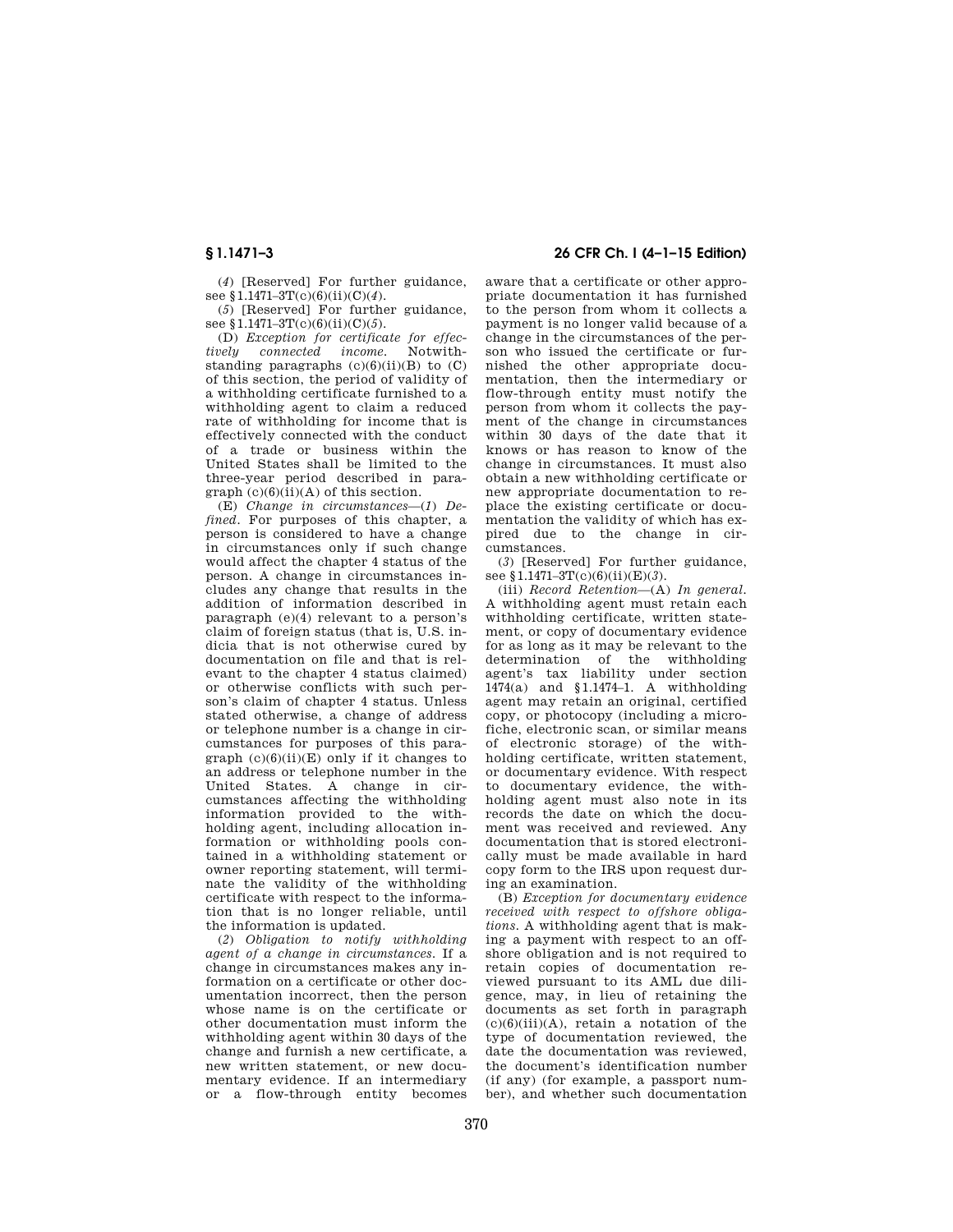contained any U.S. indicia. The previous sentence applies with respect to an offshore obligation that is also a preexisting obligation, except, in such case, the requirement to record whether the documentation contained U.S. indicia does not apply. See also §1.1471– 4(c)(2)(iv) for the record retention requirements of a participating FFI.

(iv) [Reserved] For further guidance, see  $\overline{$1.1471-3T(c)(6)(iv)}$ .

(v) *Acceptable substitute withholding certificate*—(A) [Reserved] For further guidance, see  $1.1471-3T(c)(6)(v)(A)$ .

(B) [Reserved] For further guidance, see  $1.1471 - 3T(c)(6)(v)(B)$ .

(vi) *Electronic confirmation of TIN on withholding certificate.* The Commissioner may prescribe procedures in a revenue procedure or other appropriate guidance to require a withholding agent to confirm electronically with the IRS information concerning any TIN stated on a withholding certificate.

(vii) *Reliance on a prior version of a*   $with hold in a$  *certificate.* issuance by the IRS of an updated version of a withholding certificate, a withholding agent may continue to accept the prior version of the withholding certificate for six months after the revision date shown on the updated withholding certificate, unless the IRS has issued guidance that indicates otherwise, and may continue to rely upon a previously signed prior version of the withholding certificate until its period of validity expires.

(7) *Curing documentation errors.* The provisions in this paragraph (c)(7) describe standards generally applicable to withholding certificates (Forms W–8 or substitute forms), written statements, and documentary evidence furnished to establish the payee's chapter 4 status. These provisions do not apply to Forms W–9 (or their substitutes). For corresponding provisions regarding the Form W–9 (or a substitute Form W– 9), see section 3406 and the regulations thereunder.

(i) *Curing inconsequential errors on a withholding certificate.* A withholding agent may treat a withholding certificate as valid, notwithstanding that the withholding certificate contains an inconsequential error, if the withholding agent has sufficient documentation on

file to supplement the information missing from the withholding certificate due to the error. In such case, the documentation relied upon to cure the inconsequential error must be conclusive. For example, a withholding certificate in which the individual submitting the form abbreviated the country of residence may be treated as valid, notwithstanding the abbreviation, if the withholding agent has government issued identification for the person from a country that reasonably matches the abbreviation. On the other hand, an abbreviation for the country of residence that does not reasonably match the country of residence shown on the person's passport is not an inconsequential error. A failure to select an entity type on a withholding certificate is not an inconsequential error, even if the withholding agent has an organization document for the entity that provides sufficient information to determine the person's entity type, if the person was eligible to make an election under  $$301.7701-3(c)(1)(i)$  of this chapter (that is, a check-the-box election). A failure to check a box to make a required certification on the withholding certificate or to provide a country of residence or a country under which treaty benefits are sought is not an inconsequential error. In addition, information on a withholding certificate that contradicts other information contained on the withholding certificate or in the customer master file is not an inconsequential error.

(ii) *Documentation received after the time of payment.* Proof that withholding was not required under the provisions of chapter 4 and the regulations thereunder also may be established after the date of payment by the withholding agent on the basis of a valid withholding certificate and/or other appropriate documentation that was furnished after the date of payment but that was effective as of the date of payment. A withholding certificate furnished after the date of payment will be considered effective as of the date of the payment if the certificate contains a signed affidavit (either at the bottom of the form or on an attached page) that states that the information and representations contained on the certificate were accurate as of the time of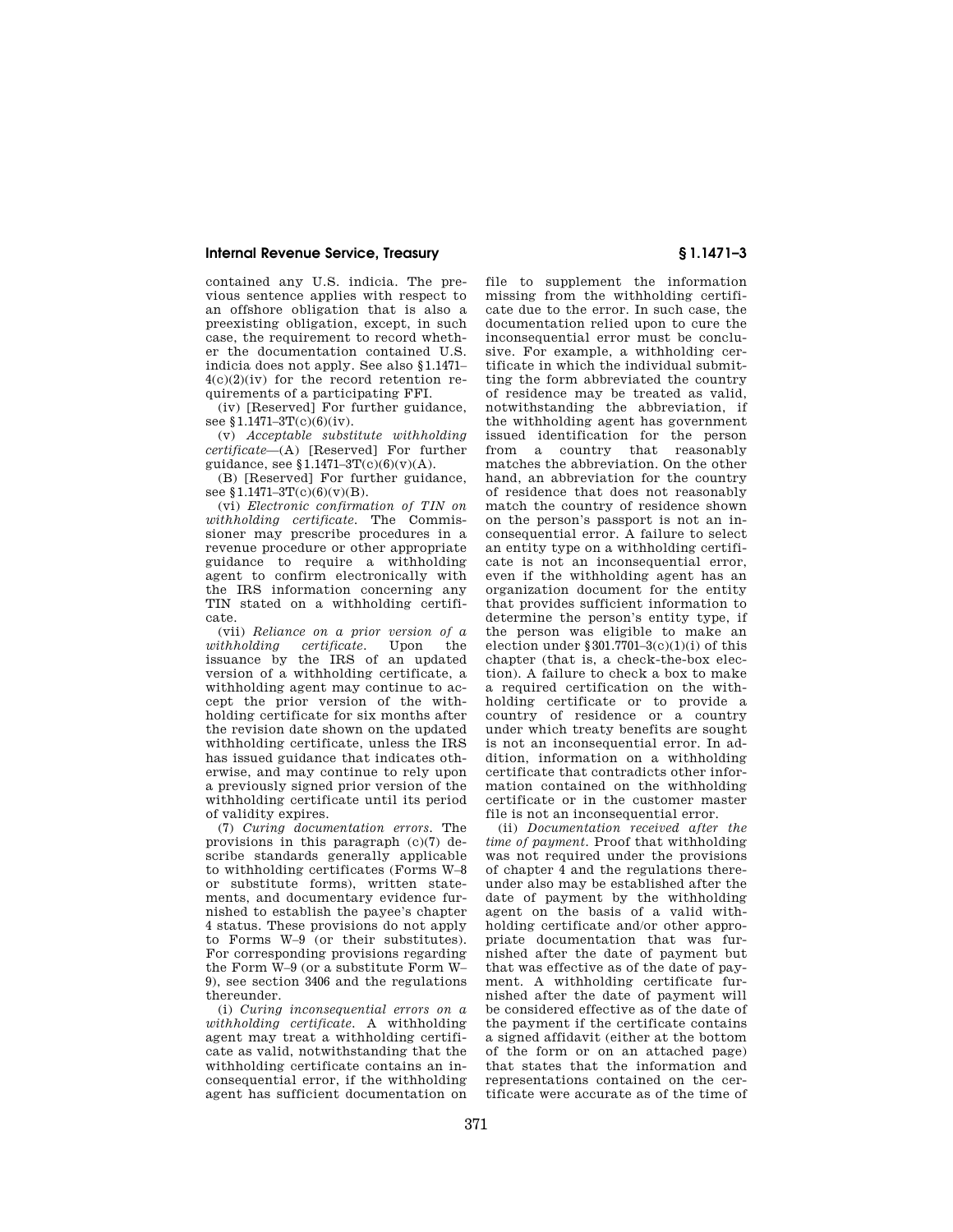the payment. A certificate obtained within 30 days after the date of the payment will not be considered to be unreliable solely because it does not contain an affidavit. However, in the case of a withholding certificate of an individual received more than a year after the date of payment, the withholding agent will be required to obtain, in addition to the withholding certificate and affidavit, documentary described in  $(c)(5)(i)$  of this section that supports the individual's claim of foreign status. In the case of a withholding certificate of an entity received more than a year after the date of payment, the withholding agent will be required to obtain, in addition to the withholding certificate and affidavit, documentary<br>evidence specified in paragraph specified in  $(c)(5)(ii)$  of this section that supports the chapter 4 status claimed. If documentation other than a withholding certificate is submitted from a payee more than a year after the date of payment, the withholding agent will be required to also obtain from the payee a withholding certificate and affidavit supporting the chapter 4 status claimed as of the date of the payment.

(8) *Documentation furnished on account-by-account basis unless exception provided for sharing documentation within expanded affiliated group.* Except as otherwise provided in this paragraph (c)(8), a withholding agent that is a financial institution with which a customer may open an account must obtain withholding certificates, written statements, Forms W–9, or documentary evidence on an account-by-account basis. Notwithstanding the previous sentence, a withholding agent may rely upon the withholding certificate, written statement, or documentary evidence furnished by a customer under any one or more of the circumstances described in this paragraph  $(c)(8)$ .

(i) *Single branch systems.* A withholding agent may rely on documentation furnished by a customer for another account if both accounts are held at the same branch location and both accounts are treated as consolidated obligations.

(ii) *Universal account systems.* A withholding agent may rely on documenta-

# **§ 1.1471–3 26 CFR Ch. I (4–1–15 Edition)**

tion furnished by a customer for an account held at another branch location of the same withholding agent or at a branch location of a member of the expanded affiliated group of the withholding agent if the withholding agent treats all accounts that share documentation as consolidated obligations and the withholding agent and the other branch location or expanded affiliated group member are part of a universal account system that uses a customer identifier that can be used to retrieve systematically all other accounts of the customer. A withholding agent that opts to rely upon the chapter 4 status designated for the payee in the universal account system without obtaining and reviewing copies of the documentation supporting the status must be able to produce all documentation (or a notation of the documentary evidence reviewed if the withholding agent is not required to retain copies of the documentary evidence) relevant to the chapter 4 status claimed upon request by the IRS and will be liable for any underwithholding that results from any failure to assign the correct status based upon the available information.

(iii) *Shared account systems.* A withholding agent may rely on documentation furnished by a customer for an account held at another branch location of the same withholding agent or at a branch location of a member of the expanded affiliated group of the withholding agent if the withholding agent treats all accounts that share documentation as consolidated accounts and the withholding agent and the other branch location or expanded affiliated group member share an information system, electronic or otherwise, that is described in this paragraph  $(c)(8)(iii)$ . The system must allow the withholding agent to easily access data regarding the nature of the documentation, the information contained in the documentation (including a copy of the documentation itself), and the validity status of the documentation. The information system must also allow the withholding agent to easily transmit data into the system regarding any facts of which it becomes aware that may affect the reliability of the documentation. The withholding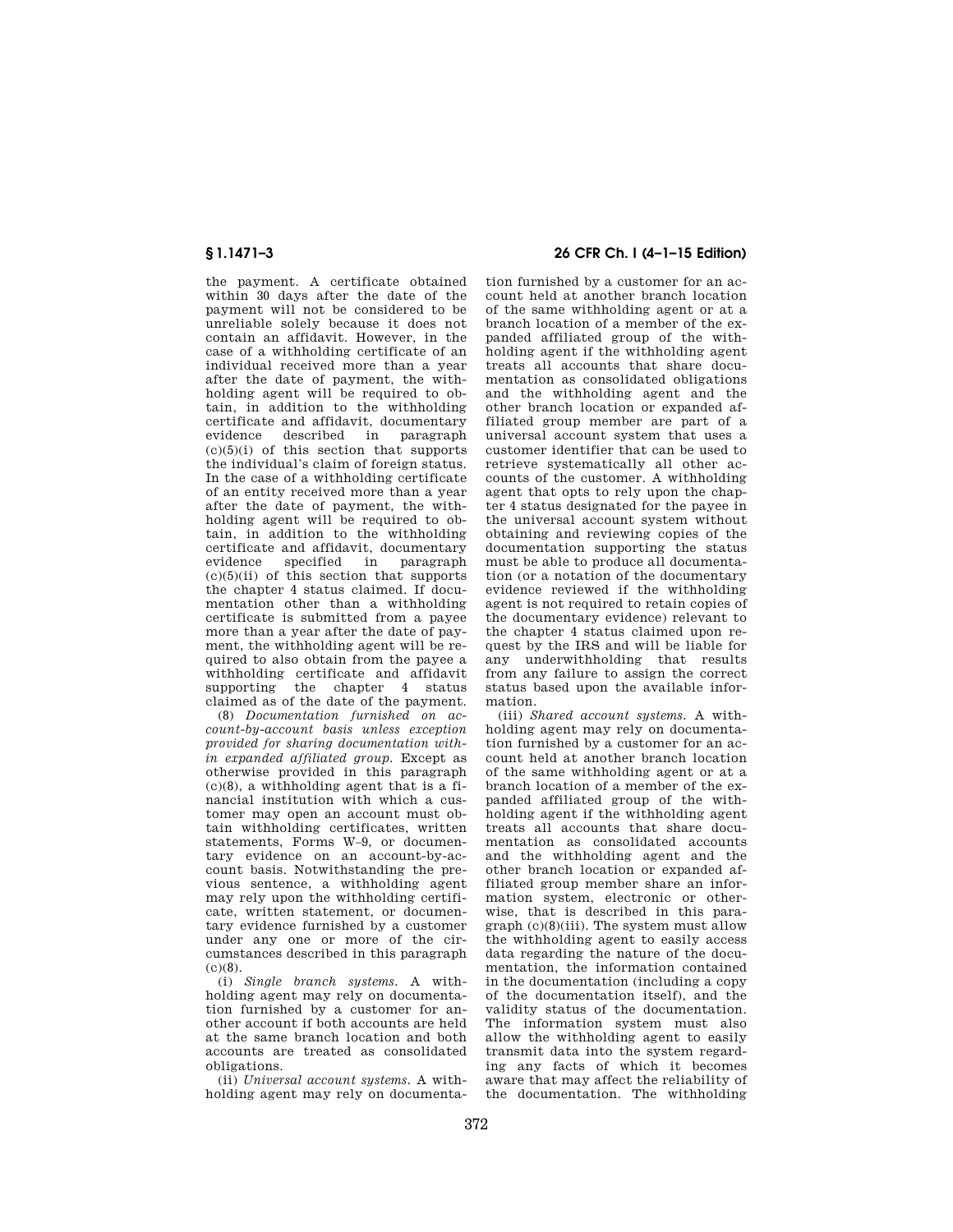agent must be able to establish, to the extent applicable, how and when it has transmitted data regarding any facts of which it became aware that may affect the reliability of the documentation and must be able to establish that any data it has transmitted to the information system has been processed and appropriate due diligence has been exercised regarding the validity of the documentation. A withholding agent that opts to rely upon the chapter 4 status designated for the payee in the shared account system without obtaining and reviewing copies of the documentation supporting the status must be able to produce all documentation (or a notation of the documentary evidence reviewed if the withholding agent is not required to retain copies of the documentary evidence) relevant to the chapter 4 status claimed upon request by the IRS and will be liable for any underwithholding that results from any failure to assign the correct status based upon the available information.

(iv) *Document sharing for gross proceeds.* [Reserved]

(v) [Reserved] For further guidance, see §1.1471-3T(c)(8)(v).

(9) *Reliance on documentation collected by or certifications provided by other persons*—(i) *Shared documentation system maintained by an agent.* A withholding agent may rely on documentation collected by an agent (including a fund advisor for mutual funds, hedge funds, or a private equity group) of the withholding agent. The agent may retain the documentation as part of an information system maintained for a single withholding agent or multiple withholding agents provided that under the system, any withholding agent on behalf of which the agent retains documentation may easily access data regarding the nature of the documentation, the information contained in the documentation (including a copy of the documentation itself) and its validity, and must allow such withholding agent to easily transmit data, either directly into an electronic system or by providing such information to the agent, regarding any facts of which it becomes aware that may affect the reliability of the documentation. The withholding agent must be able to establish, to the extent applicable, how

and when it has transmitted data regarding any facts of which it became aware that may affect the reliability of the documentation and must be able to establish that any data it has transmitted has been processed and appropriate due diligence has been exercised regarding the validity of the documentation. The agent must have a system in effect to ensure that any information it receives regarding facts that affect the reliability of the documentation or the chapter 4 status assigned to the customer are provided to all withholding agents for which the agent retains the documentation and any chapter 4 status assigned by the agent is amended to incorporate such information. A withholding agent that opts to rely upon the chapter 4 status assigned by the agent without obtaining and reviewing copies of the documentation supporting the status must be able to produce all documentation relevant to the chapter 4 status claimed upon request by the IRS and will be liable for any underwithholding that results from a failure of the agent to assign the correct status based upon the available information. See §1.1474–1(a) for a withholding agent's liability when it relies upon an agent for chapter 4 purposes. This paragraph  $(c)(9)(i)$ does not apply to a withholding certificate provided by a QI, a withholding certificate provided by a territory financial institution that elects to be treated as a U.S. person, or any withholding statement, unless the person submitting the form specifically identifies the withholding agents for which the certificates and/or statements are provided.

(ii) *Third-party data providers.* A withholding agent may rely upon documentation collected by a third-party data provider with respect to an entity, subject to the conditions described in this paragraph (c)(9)(ii).

(A) The third-party data provider must have collected documentation that is sufficient to determine the chapter 4 status of the entity under paragraph (d) of this section.

(B) [Reserved] For further guidance, see §1.1471-3T(c)(9)(ii)(B).

(C) The third-party data provider must notify the entity submitting the documentation that such entity must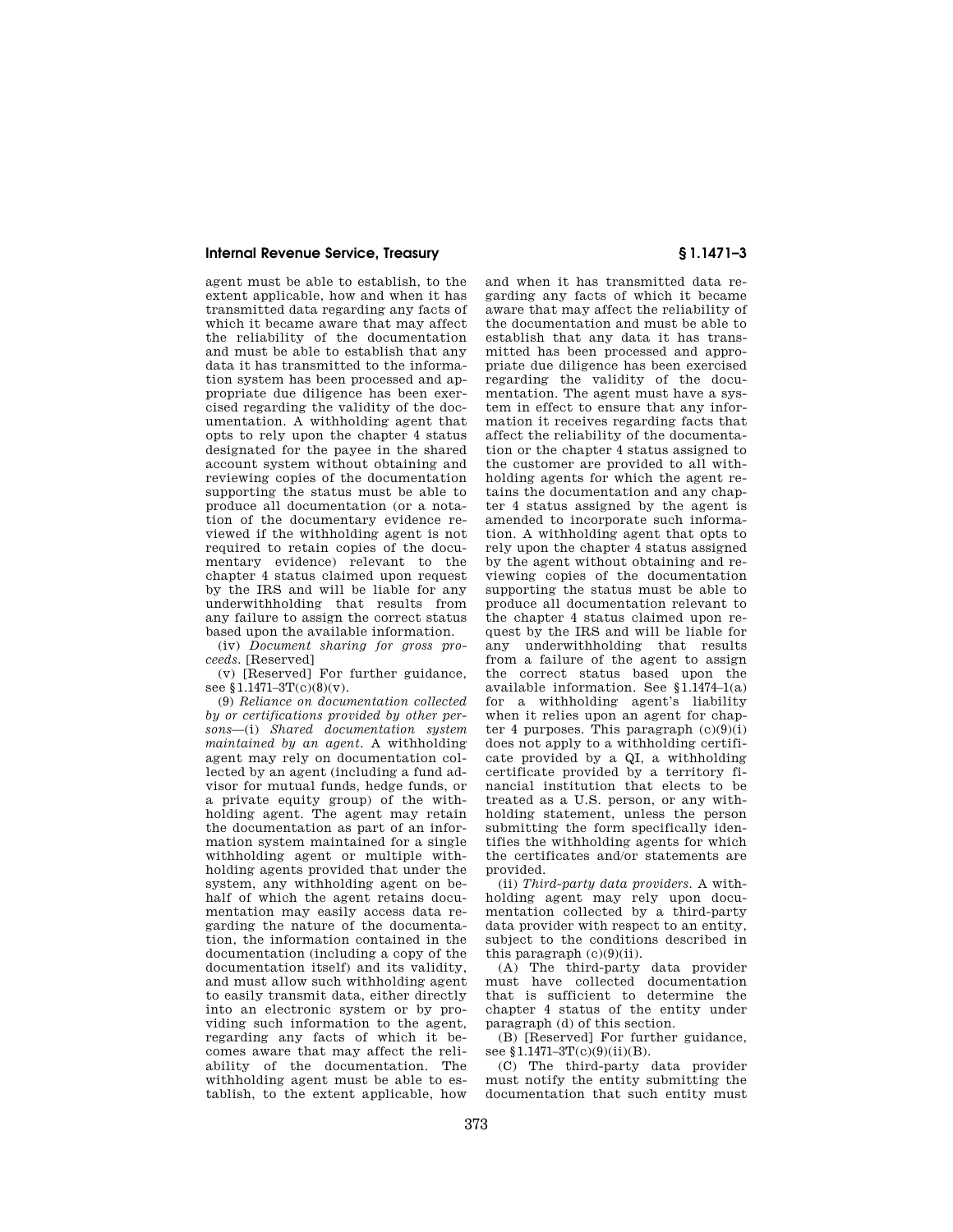notify the third-party data provider in the event of a change in circumstances within 30 days of the change in circumstances, and the third-party data provider must be obligated under its contract with the withholding agent to notify the withholding agent if a change in circumstances occurs.

(D) The withholding agent may not rely upon a chapter 4 status provided by a third-party data provider if the withholding agent knows or has reason to know that the chapter 4 status is unreliable or incorrect based on information in the withholding agent's account records, or if the documentation or information provided by the thirdparty data provider does not support the chapter 4 status claimed.

(E) The withholding agent must be able to submit copies of the documentation received from the thirdparty data provider upon request to the IRS and will remain liable for any underwithholding that occurs as a result of its reliance on information provided by the third-party data provider if the documentation is invalid or unreliable.

 $(F)$  This paragraph  $(c)(9)(ii)$  does not apply to a withholding statement or a withholding certificate that contains an election to accept withholding or reporting responsibility (such as one made by a QI, territory financial institution, or U.S. branch) provided by a third-party data provider.

(iii) *Reliance on certification provided by introducing brokers*—(A) A withholding agent may rely on a certification of a broker indicating the broker's determination of a payee's chapter 4 status and indicating that the broker holds valid documentation sufficient to determine the payee's chapter 4 status under paragraph (d) of this section with respect to any readily tradable instrument as defined in §31.3406(h)–1(d) of this chapter if the conditions in paragraph  $(c)(9)(iii)(B)$  of this section are satisfied and the broker is either—

(*1*) A U.S. person (including a U.S. branch that is treated as a U.S. person) that is acting as the agent of the payee; or

(*2*) A participating FFI or a reporting Model 1 FFI that is acting as the agent of the payee with respect to an obliga-

**§ 1.1471–3 26 CFR Ch. I (4–1–15 Edition)** 

tion and receiving all payments from the withholding agent with respect to such obligation as an intermediary on behalf of the payee.

(B) The certification from the broker must be in writing or in electronic form and contain all of the information required of a chapter 4 withholding statement described in paragraph (c)(3)(iii)(B)(*3*). Notwithstanding this paragraph  $(c)(9)(iii)$ , a withholding agent may not rely upon a certification provided by a broker if it knows or has reason to know that the broker has not obtained valid documentation as represented or the information contained in the certification is otherwise inaccurate. A broker that chooses to provide a certification under this paragraph (c)(9)(iii) will be responsible for applying the rules set forth in the regulations under section 1471 and 1472 to the withholding certificates, written statements, or documentary evidence obtained from the payee and shall be liable for any underwithholding that occurs as a result of the broker's failure to reasonably apply such rules.

(iv) *Reliance on documentation and certifications provided between principals and agents*—(A) *In general.* Subject to the conditions under  $$1.1474-1(a)(3)$ , a withholding agent is permitted to use an agent to fulfill its chapter 4 obligations and such agent's actions are imputed to the principal. However, an agent that makes a payment pursuant to an agency arrangement (paying agent) is also a withholding agent with respect to the payment unless an exception under §1.1473–1(d) applies. Therefore, the paying agent will have its own obligation to determine the chapter 4 status of the payee and withhold upon the payment if required. Although a paying agent is generally a withholding agent for purposes of chapter 4, the financial accounts to which it makes payments are not necessarily financial accounts of the paying agent. See the rules under §1.1471–5(b)(5) to determine when a financial institution maintains a financial account. In addition, the status of a payment as made with respect to an offshore obligation or as a preexisting obligation will be determined based on such obligation's status in relation to the principal. Further, the due diligence required with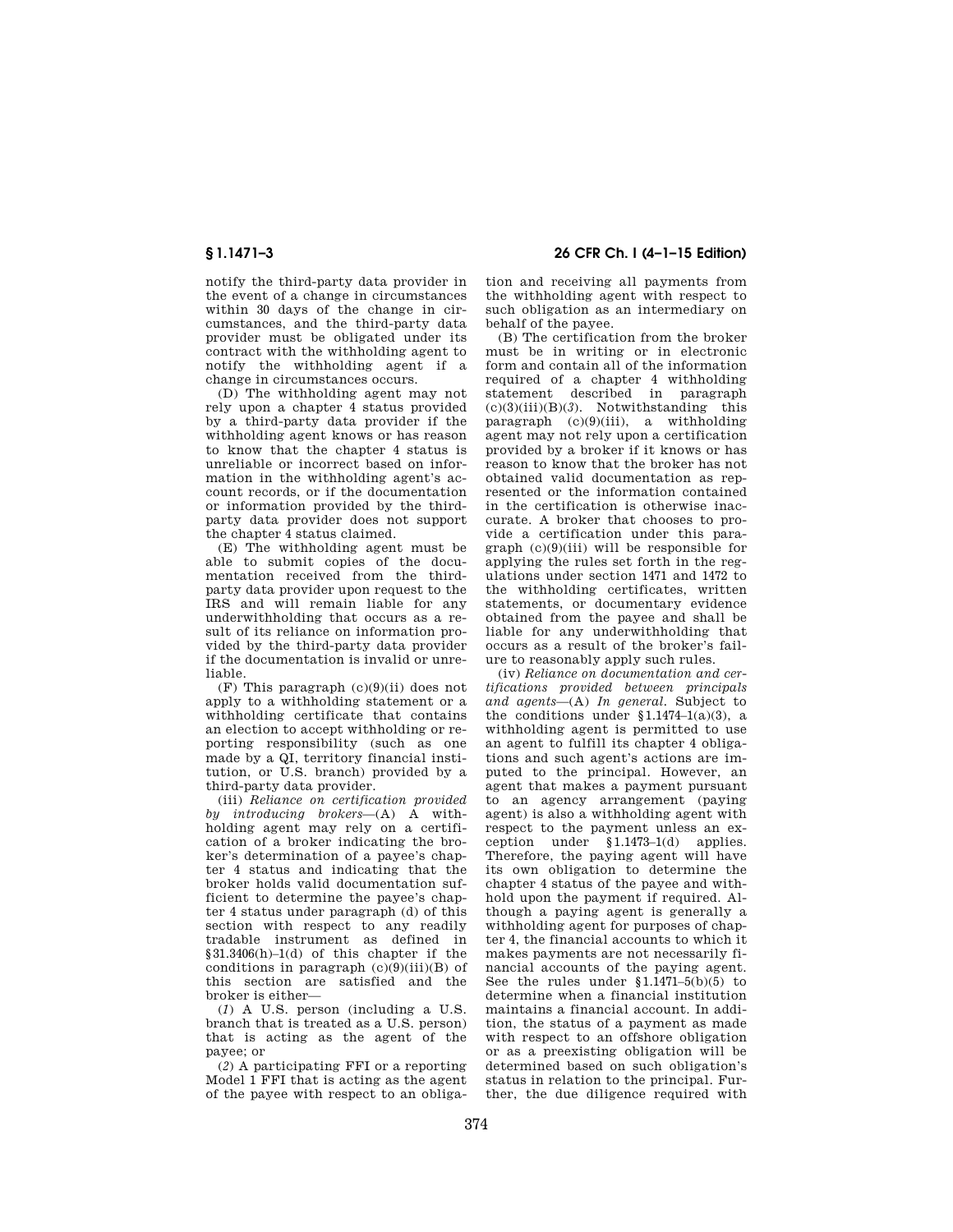respect to the payment will be determined by the status of the principal and not the paying agent. Consequently, a payment that is made, for example, by a paying agent that is a foreign entity on behalf of a principal that is a U.S. withholding agent will be subject to the due diligence applicable to the principal. See  $$1.1474-1(a)(3)$  for rules regarding the reporting obligations of a principal and agent in the case of a payment made by an agent of behalf of a principal.

(B) *Reliance upon certification of the principal.* An agent that makes a payment on behalf of a principal that it may treat, pursuant to paragraph (d) of this section, as a U.S. withholding agent, participating FFI, or reporting Model 1 FFI may rely upon a certification provided by the principal indicating that the principal has obtained valid documentation sufficient to determine the chapter 4 status of the payee and may rely upon the principal's determination as to the payee's chapter 4 status. In such a case, the agent will be permitted to rely upon the certification provided by the principal when determining whether it is required to withhold on the payment and will not be liable for any underwithholding that occurs as a result of the principal's failure to properly determine the chapter 4 status of the payee unless the agent knows or has reason to know the certification provided by the principal is inaccurate.

(C) *Document sharing.* In lieu of obtaining a certification from the principal as described in paragraph  $(c)(9)(iv)(B)$  of this section, or when reliance upon such certification is not permitted, an agent that makes a payment on behalf of a principal may rely upon copies of documentation provided to the principal with respect to the payment. However, in such case, both the principal and the agent are obligated to determine the chapter 4 status of the payee based upon the documentation and ensure that adequate withholding occurs with respect to the payment. While a principal is imputed the knowledge of the agent with respect to the payment, the agent is not imputed the knowledge of the principal.

(D) *Examples*—(1) *Example 1. Paying agent that does not collect documentation.*  A fund, P, that is a participating FFI contracts with a U.S. person, A, to make payments to its account holders with respect to their equity interests in P. P contracts with another agent, B, to obtain documentation sufficient to determine the chapter 4 status of such account holders. Based on the documentation it collects, B determines that none of P's account holders are subject to withholding. P provides a certification to A indicating that it has obtained documentation sufficient to determine the chapter 4 status of P's account holders and that each payee is not subject to withholding under chapter 4. As the actions of B, as P's agent, are attributed to P, P may provide a certification to A indicating that it has determined the chapter 4 status of its payees, even if it is B, and not P, who made the determinations. However, P will be liable for any underwithholding that results from a failure by B to reasonably apply the rules under chapter 4. A is permitted to rely upon the certification provided by P and, accordingly, is not required to withhold on the payments made to P's account holders and would not be liable for any underwithholding that results if the determinations made by B are incorrect unless A had reason to know that chapter 4 status claimed was inaccurate.

(ii) *Example 2. Paying agent that collects documentation.* A fund, P, that is a participating FFI contracts with a U.S. person, A, to make a payment to its account holders on its behalf. P also contracts with A to obtain documentation sufficient to determine the chapter 4 status of P's account holders. Based on the documentation it collects, A determines that none of P's account holders are subject to withholding. As the actions of A, as P's agent, are imputed to P, P will be liable for any underwithholding that results from a failure by A to reasonably apply the rules under chapter 4. P is also required to retain the documentation upon which A relied in determining the chapter 4 status of its account holders. Because A performed the due diligence on behalf of P, A will have reason to know if any of the chapter 4 determinations made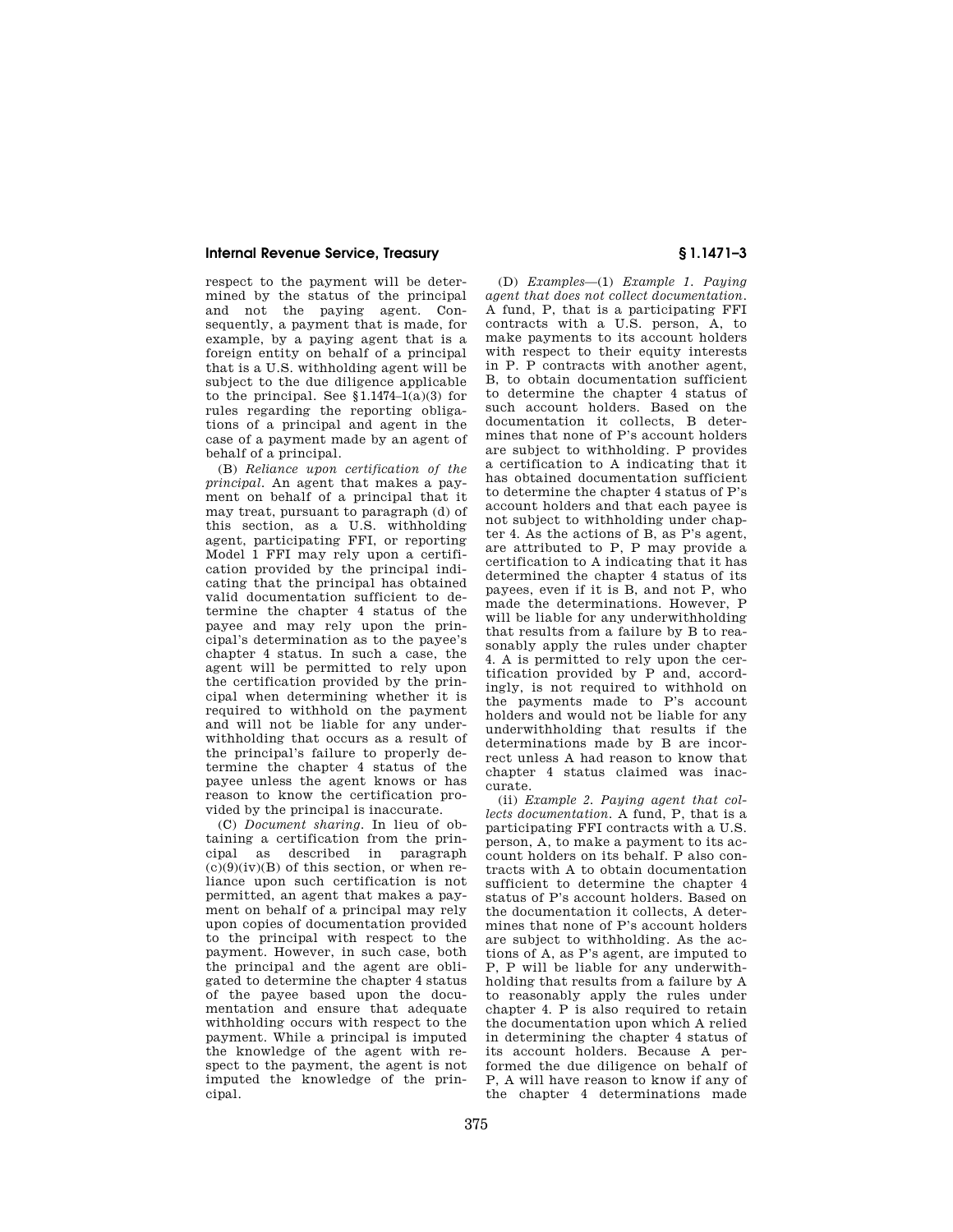based on the documentation received were made incorrectly, and, as a withholding agent with respect to the payment, is liable, in addition to P, for any underwithholding that results from an incorrect determination that withholding was not required. This result applies regardless of whether A retains copies of the documentation obtained with respect to P's account holders or receives a certification from P indicating that P has obtained documentation sufficient to determine the chapter 4 status of its account holders and that each payee is not subject to withholding under chapter 4.

(v) [Reserved] For further guidance, see  $1.1471 - 3T(c)(9)(v)$ .

(d) *Documentation requirements to establish payee's chapter 4 status.* Unless the withholding agent knows or has reason to know otherwise, a withholding agent may rely on the provisions of this paragraph (d) to determine the chapter 4 status of a payee (or other person that receives a payment). Except as otherwise provided in this paragraph (d), a withholding agent is required to obtain a valid withholding certificate or a Form W–9 from a payee in order to treat the payee as having a particular chapter 4 status. Paragraphs  $(d)(1)$  through  $(12)$  of this section indicate when it is appropriate for a withholding agent to rely upon a written statement, documentary evidence, or other information in lieu of a Form W– 8 or W–9. Paragraphs (d)(1) through (12) of this section also prescribe additional documentation requirements that must be met in certain cases in order to treat a payee as having a specific chapter 4 status and specific standards of knowledge that apply to a particular payee, in addition to the general standards of knowledge set forth in paragraph (e) of this section. This paragraph (d) also provides the circumstances in which special documentation rules are permitted with respect to preexisting obligations. A withholding agent may not rely on documentation described in this paragraph (d) if the documentation is not valid or cannot reliably be associated with the payment pursuant to the requirements of paragraph (c) of this section, or the withholding agent knows or has reason to know that such documentation is in-

**§ 1.1471–3 26 CFR Ch. I (4–1–15 Edition)** 

correct or unreliable as described in paragraphs (d) and (e) of this section. If the chapter 4 status of a payee cannot be determined under this paragraph (d) based on documentation received, a withholding agent must apply the presumption rules in paragraph (f) to determine the chapter 4 status of the payee.

(1) [Reserved] For further guidance, see §1.1471-3T(d)(1).

(2) *Identification of U.S. persons*—(i) [Reserved] For further guidance, see  $$1.1471 - 3T(d)(2)(i).$ 

(ii) *Reliance on documentary evidence.*  A withholding agent may also treat the payee as a U.S. person that is other than a specified U.S. person if the withholding agent has documentary evidence described in paragraphs  $(c)(5)(i)(C)$  and  $(D)$  of this section or general documentary evidence (as described in paragraph  $(c)(5)(ii)(A)$  of this section) that both establishes that the payee is a U.S. person and establishes (either through the documentation or the application of the rules in §1.6049–  $4(c)(1)(ii)$  or paragraph  $(f)(3)$  of this section) that the payee is an exempt recipient. For purposes of the previous sentence, an exempt recipient means with respect to a withholding agent other than a participating FFI or registered deemed-compliant FFI, an exempt recipient under  $$1.6049-4(c)(1)(ii)$ or, with respect to a withholding agent that is a participating FFI or registered deemed-compliant FFI, a U.S. person other than a specified U.S. person as described under §1.1473–1(c).

(iii) [Reserved] For further guidance, see §1.1471-3T(d)(2)(iii).

(3) *Identification of individuals that are foreign persons*—(i) *In general.* A withholding agent may treat a payee as an individual that is a foreign person if the withholding agent has a withholding certificate identifying the payee as such a person.

(ii) *Exception for offshore obligations.*  A withholding agent that makes a payment with respect to an offshore obligation may treat the payee as an individual that is a foreign person if it obtains documentary evidence supporting the payee's claim of status as a foreign individual (as described in paragraph  $(c)(5)(i)$  or if the payee is presumed to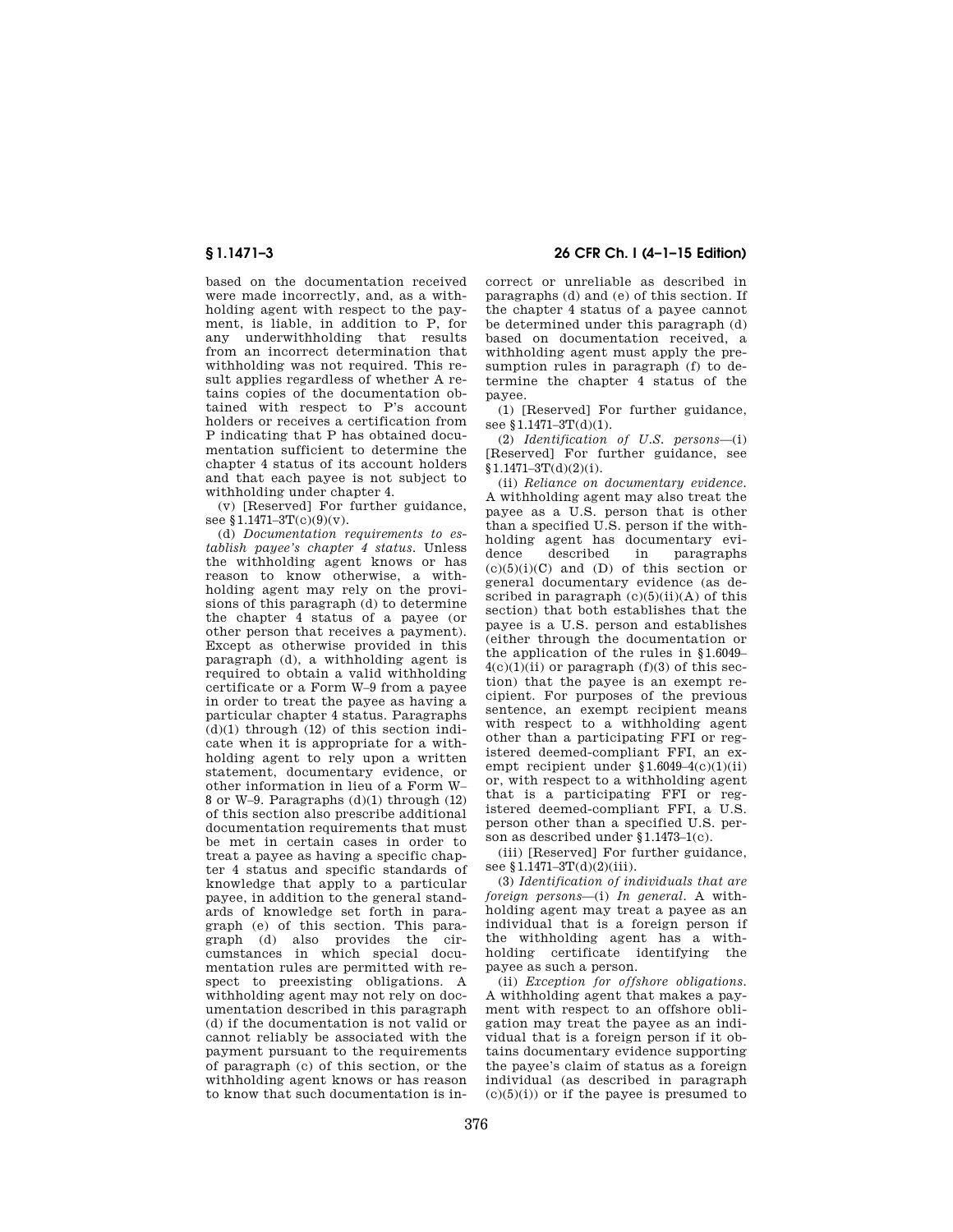be an individual that is a foreign person under the presumption rules set forth in paragraph (f) of this section.

(4) *Identification of participating FFIs and registered deemed-compliant FFIs*—(i) [Reserved] For further guidance, see  $$1.1471 - 3T(d)(4)(i).$ 

(ii) [Reserved] For further guidance, see §1.1471-3T(d)(4)(ii).

(iii) [Reserved] For further guidance, see §1.1471-3T(d)(4)(iii).

(A) The payee provides the withholding agent with—

(*1*) [Reserved] For further guidance, see §1.1471–3T(d)(4)(iii)(A)(*1*).

(*2*) Documentary evidence supporting the payee's claim of foreign status; and

(B) The withholding agent verifies the GIIN in the manner described in paragraph (e)(3) of this section.

(iv) *Exceptions for payments to reporting Model 1 FFIs.* (A) [Reserved] For further guidance, see §1.1471–  $3T(d)(4)(iv)(A)$ .

(B) For payments made prior to January 1, 2015, with respect to a preexisting obligation, a withholding agent may treat a payee as a reporting Model 1 FFI if it obtains a pre-FATCA Form W–8 from the payee, and the payee indicates (either orally or in writing) that it is a reporting Model 1 FFI and the country in which it is a reporting Model 1 FFI, regardless of whether the certificate contains a GIIN for the payee.

(C) [Reserved] For further guidance, see §1.1471-3T(d)(4)(iv)(C).

(D) [Reserved] For further guidance, see §1.1471-3T(d)(4)(iv)(D).

(v) [Reserved] For further guidance, see  $\sqrt{1.1471-3T(d)}(4)(v)$ .

(5) *Identification of certified deemedcompliant FFIs*—(i) [Reserved] For further guidance, see  $1.1471-3T(d)(5)(i)$ .

(ii) [Reserved] For further guidance, see  $$1.1471-3T(d)(5)(ii)$  through  $(d)(5)(ii)(B)$ .

(A) [Reserved] For further guidance, see  $$1.1471-3T(d)(5)(ii)(A).$ 

(B) [Reserved] For further guidance, see §1.1471-3T(d)(5)(ii)(B).

(iii) [Reserved] For further guidance,<br>ae  $$1.1471-3T(d)(5)(iii)$  through see  $$1.1471 - 3T(d)(5)(iii)$  $(d)(5)(iii)(B).$ 

(6) *Identification of owner-documented FFIs*—(i) *In general.* A withholding agent may treat a payee as an ownerdocumented FFI if all the following requirements of paragraphs  $(d)(6)(i)(A)$ through (F) of this section are met. A withholding agent may not rely upon a withholding certificate to treat a payee as an owner-documented FFI, either in whole or in part, if the withholding certificate does not contain all of the information and associated documentation required by paragraphs  $(d)(6)(i)(A)$ , (C), and (D) of this section.

(A) The withholding agent has a withholding certificate that identifies the payee as an owner-documented FFI that is not acting as an intermediary;

(B) The withholding agent is a U.S. financial institution, participating FFI, or reporting Model 1 FFI that agrees pursuant to §1.1471–5(f)(3) to act as a designated withholding agent with respect to the payee;

(C) The payee submits to the withholding agent an FFI owner reporting statement that meets the requirements of paragraph  $(d)(6)(iv)$  of this section;

(D) The payee submits to the withholding agent valid documentation meeting the requirements of paragraph  $(d)(6)(iii)$  of this section with respect to each person identified on the FFI owner reporting statement;

(E) The withholding agent does not know or have reason to know that the payee (or any other FFI that is an owner of the payee and that the designated withholding agent is treating as an owner-documented FFI) maintains any financial account for a nonparticipating FFI; and

(F) The withholding agent does not know or have reason to know that the payee is a member of an expanded affiliated group with any other FFI other than an FFI that is also treated as an owner-documented FFI by the withholding agent or that the FFI has any specified U.S. persons that own an equity interest in the FFI or a debt interest (other than a debt interest that is not a financial account or that has a balance or value not exceeding \$50,000) in the FFI other than those identified on the FFI owner reporting statement described in paragraph  $(d)(6)(iv)$  of this section.

(ii) *Auditor's letter substitute.* A payee may, in lieu of providing an FFI owner reporting statement and documentation for each owner of the FFI as described in paragraphs  $(d)(6)(i)(C)$  and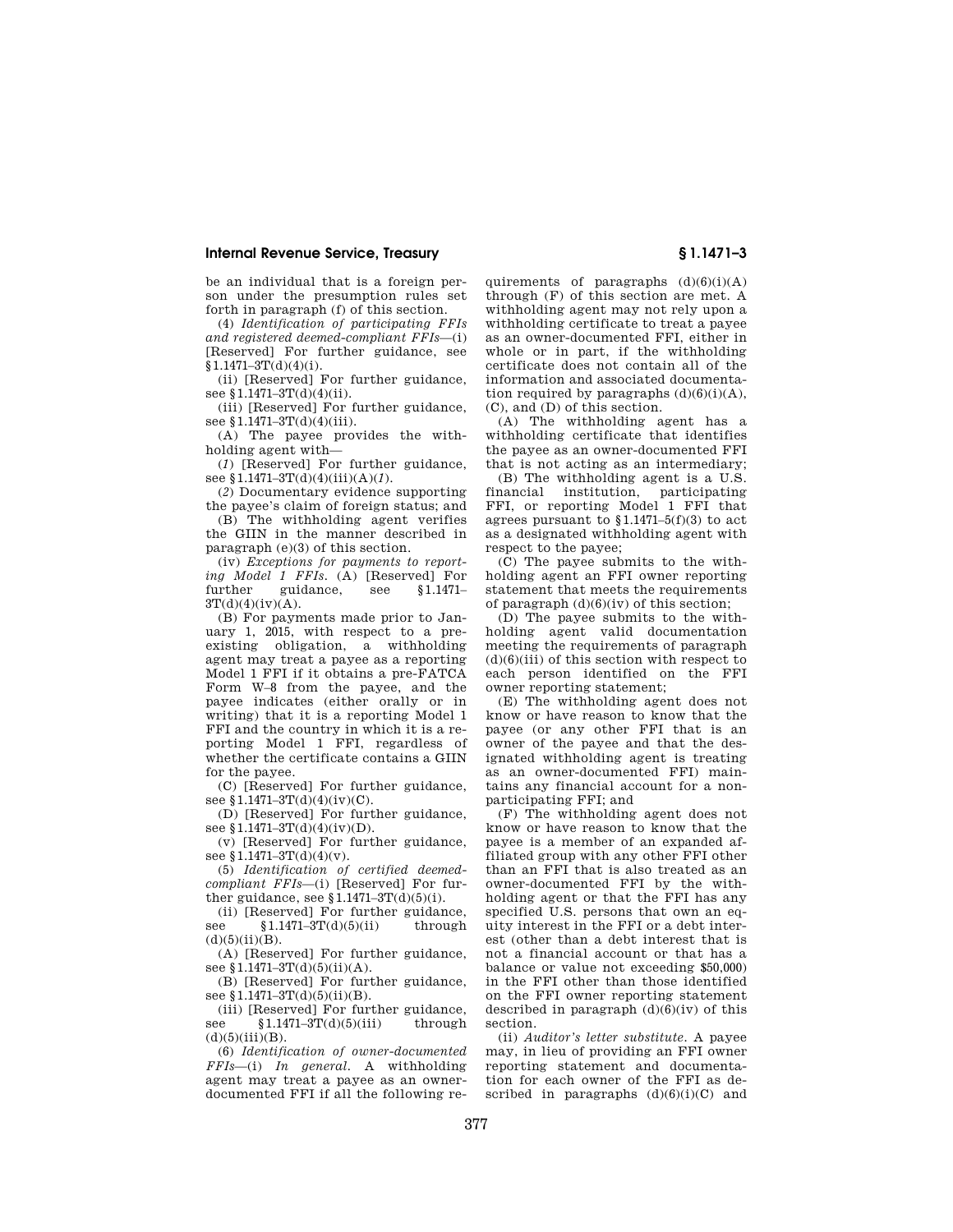(D) of this section, provide a letter from an auditor or an attorney that is licensed in the United States or whose firm has a location in the United States, signed no more than four years prior to the date of the payment, that certifies that the firm or representative has reviewed the payee's documentation with respect to all of its owners and debt holders described in paragraph  $(d)(6)(iv)$  of this section in accordance with §1.1471–4(c) and that the payee meets the requirements of §1.1471–5(f)(3). The payee must also provide an FFI owner reporting statement and a Form W–9, with any applicable waiver, for each specified U.S. person that owns a direct or indirect interest in the payee or that holds debt interests described in paragraph  $(d)(6)(iv)$  of this section. A withholding agent may rely upon the letter described in this paragraph  $(d)(6)(ii)$  if it does not know or have reason to know that any of the information contained in the letter is unreliable or incorrect.

(iii) *Documentation for owners and debt holders of payee.* Acceptable documentation for an individual owning an equity interest in the payee or a debt holder described in paragraph  $(d)(6)(iv)$ of this section means a valid withholding certificate, valid Form W–9 (including any necessary waiver), or documentary evidence establishing the foreign status of the individual as set forth in paragraph  $(d)(3)(ii)$  of this section (regardless of whether the payment is made with respect to an offshore obligation). Acceptable documentation for a specified U.S. person means a valid Form W–9 (including any necessary waiver). Acceptable documentation for all other persons owning an equity or debt interest in the payee means documentation described in this paragraph (d), applicable to the chapter 4 status claimed by the person. The rules for reliably associating a payment with a withholding certificate or documentary evidence set forth in paragraph (c) of this section, the rules for payee documentation provided in this paragraph (d), and the standards of knowledge set forth in paragraph (e) of this section will apply to documentation submitted by the owners and debt holders by substituting the phrase

**§ 1.1471–3 26 CFR Ch. I (4–1–15 Edition)** 

''owner of the payee'' or ''debt holder'' for ''payee.''

(iv) *Content of FFI owner reporting statement.* The FFI owner reporting statement provided by an owner-documented FFI must contain the information required by this paragraph  $(d)(6)(iv)$  and is subject to the general rules applicable to all withholding statements described in paragraph  $(c)(3)(iii)(B)(1)$  of this section. An FFI that is a partnership, simple trust, or grantor trust may substitute an NWP withholding statement described in  $$1.1441-5(c)(3)(iv)$  or a foreign simple trust or foreign grantor trust withholding statement described in §1.1441–  $5(e)(5)(iv)$  for the FFI owner reporting statement, provided that the NWP withholding certificate or foreign simple trust or foreign grantor trust withholding certificate contains all of the information required in this paragraph  $(d)(6)(iv)$ . The owner reporting statement will expire on the last day of the third calendar year following the year in which the statement was provided to the withholding agent unless an exception in paragraph  $(c)(6)(ii)$  of this section (for example, accounts with a balance or value of \$1,000,000 or less) or this paragraph (d)(6) applies. The owner-documented FFI will also be required to provide the withholding agent with an updated owner reporting statement if there is a change in circumstances as required under para $graph (c)(6)(ii)(E)$  of this section.

(A) The FFI owner reporting statement must provide the following information:

(*1*) The name, address, TIN (if any), and chapter 4 status of every individual and specified U.S. person that owns a direct or indirect equity interest in the payee (looking through all entities other than specified U.S. persons).

(*2*) The name, address, TIN (if any), and chapter 4 status of every individual and specified U.S. person that owns a debt interest in the payee (including any indirect debt interest, which includes debt interests in any entity that directly or indirectly owns the payee or any direct or indirect equity interest in a debt holder of the payee), in either such case if the debt interest constitutes a financial account in excess of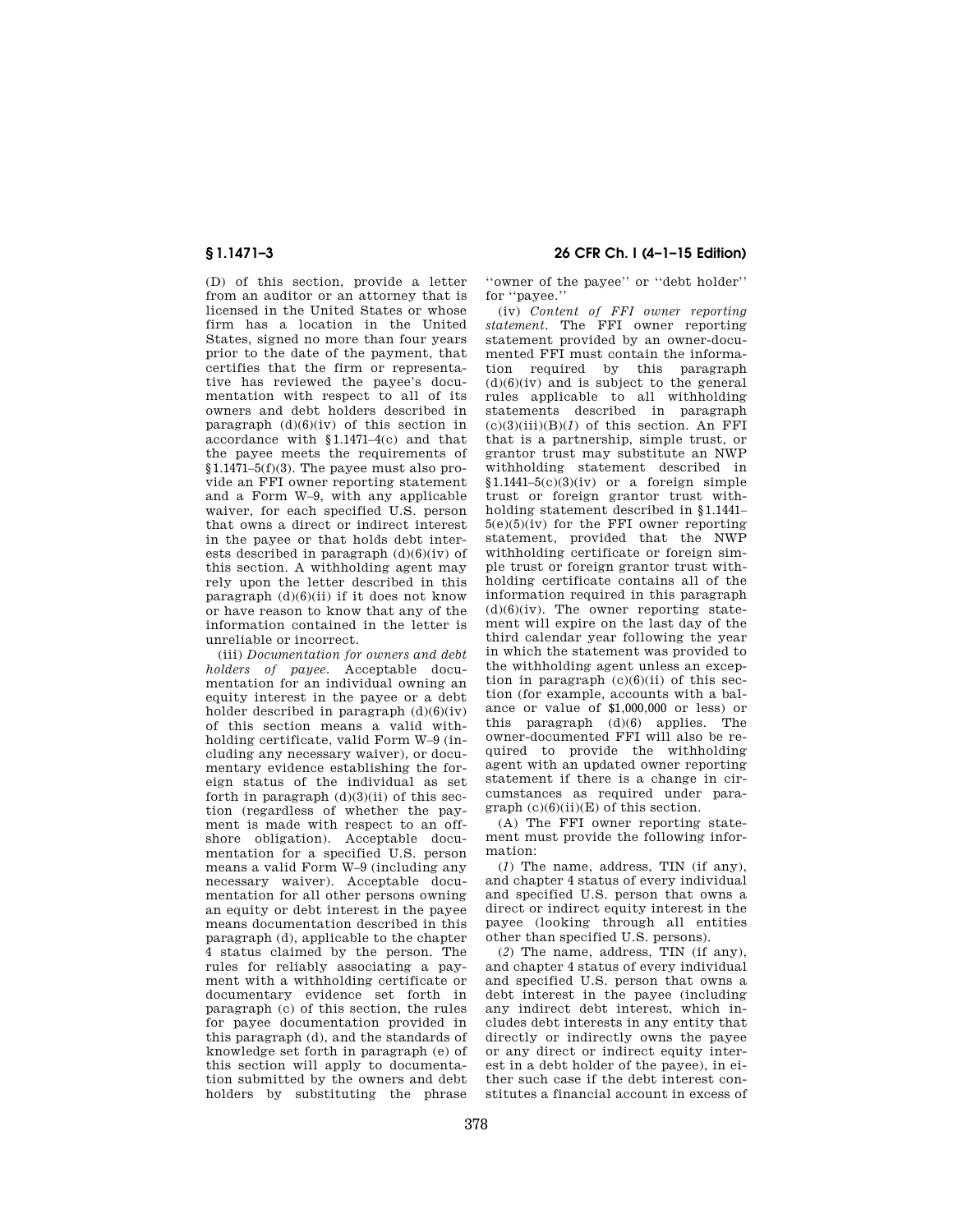\$50,000 (disregarding all such debt interests owned by participating FFIs, registered deemed-compliant FFIs, certified deemed-compliant FFIs, excepted NFFEs, exempt beneficial owners, or U.S. persons other than specified U.S. persons).

(*3*) Any other information the withholding agent reasonably requests in order to fulfill its obligations under chapter 4.

(B) The information on the FFI owner reporting statement may contain names of equity and debt holders that are prepopulated by the withholding agent based on prior information provided to the withholding agent by the payee if the prepopulated form instructs the payee to amend the statement if the contents are inaccurate, incomplete, or have changed, and the payee confirms in writing that the FFI owner reporting statement submitted to the withholding agent is accurate and complete.

(C) The FFI owner reporting statement may be submitted in any form that meets the requirements of this paragraph, including a form used for purposes of AML due diligence.

(v) *Exception for preexisting obligations (transitional).* A withholding agent may treat a payment made prior to January 1, 2017, with respect to a preexisting obligation as made to an owner-documented FFI if the withholding agent has collected, for purposes of satisfying its AML due diligence, documentation with respect to each individual and specified U.S. person that owns a direct or indirect interest in the payee, other than an interest as a creditor, within four years of the date of payment, that documentation is sufficient to satisfy the AML due diligence requirements of the jurisdiction in which the withholding agent maintains the account, the withholding agent has sufficient information to report all specified U.S. persons that own an interest in the payee, and the withholding agent does not know, or have reason to know, that any nonparticipating FFI owns an equity interest in the FFI or that any nonparticipating FFI or specified U.S. person owns a debt interest in the FFI constituting a financial account in excess of \$50,000.

(vi) *Exception for offshore obligations.*  A withholding agent that is making a payment, other than a payment of U.S. source FDAP income, with respect to an offshore obligation may, in lieu of obtaining a withholding certificate as otherwise required under paragraph  $(d)(6)(i)(A)$  of this section, rely upon a written statement that indicates the payee meets the requirements to qualify as an owner-documented FFI under  $$1.1471-5(f)(3)$  and is not acting as an intermediary, if the withholding agent provides a written notice to the payee indicating that the payee is required to update the written statement and all associated documentation (such as the FFI owner reporting statement and underlying documentation) within 30 days of a change in circumstances.

(vii) *Exception for certain offshore obligations of \$1,000,000 or less*—(A) A withholding agent may treat the payment as being made to an owner-documented FFI if—

(*1*) [Reserved] For further guidance, see §1.1471–3T(d)(6)(vii)(A)(*1*).

(*2*) The withholding agent has collected documentation or a certification as to the payee's owners (either for purposes of complying with its AML due diligence or for purposes of satisfying the requirements of this paragraph  $(d)(6)(\n$ ii)) sufficient to identify every individual and specified U.S. person that owns any direct or indirect interest in the payee (other than an interest as a creditor) and determine the chapter 4 status of such person;

(*3*) The documentation described in paragraph  $(d)(6)(\n{\text{vii}})(A)(2)$  of this section is sufficient to satisfy the AML due diligence requirements of the jurisdiction in which the withholding agent maintains the account (and such jurisdiction is a FATF-compliant jurisdiction);

(*4*) The withholding agent has sufficient information to report all specified U.S. persons that own an interest in the payee in accordance with  $$1.1474–1(d);$  and

(*5*) The withholding agent does not know, or have reason to know, that the payee has any contingent beneficiaries or designated classes with unidentified beneficiaries or owners, that any nonparticipating FFI owns a direct or indirect equity interest in the payee, or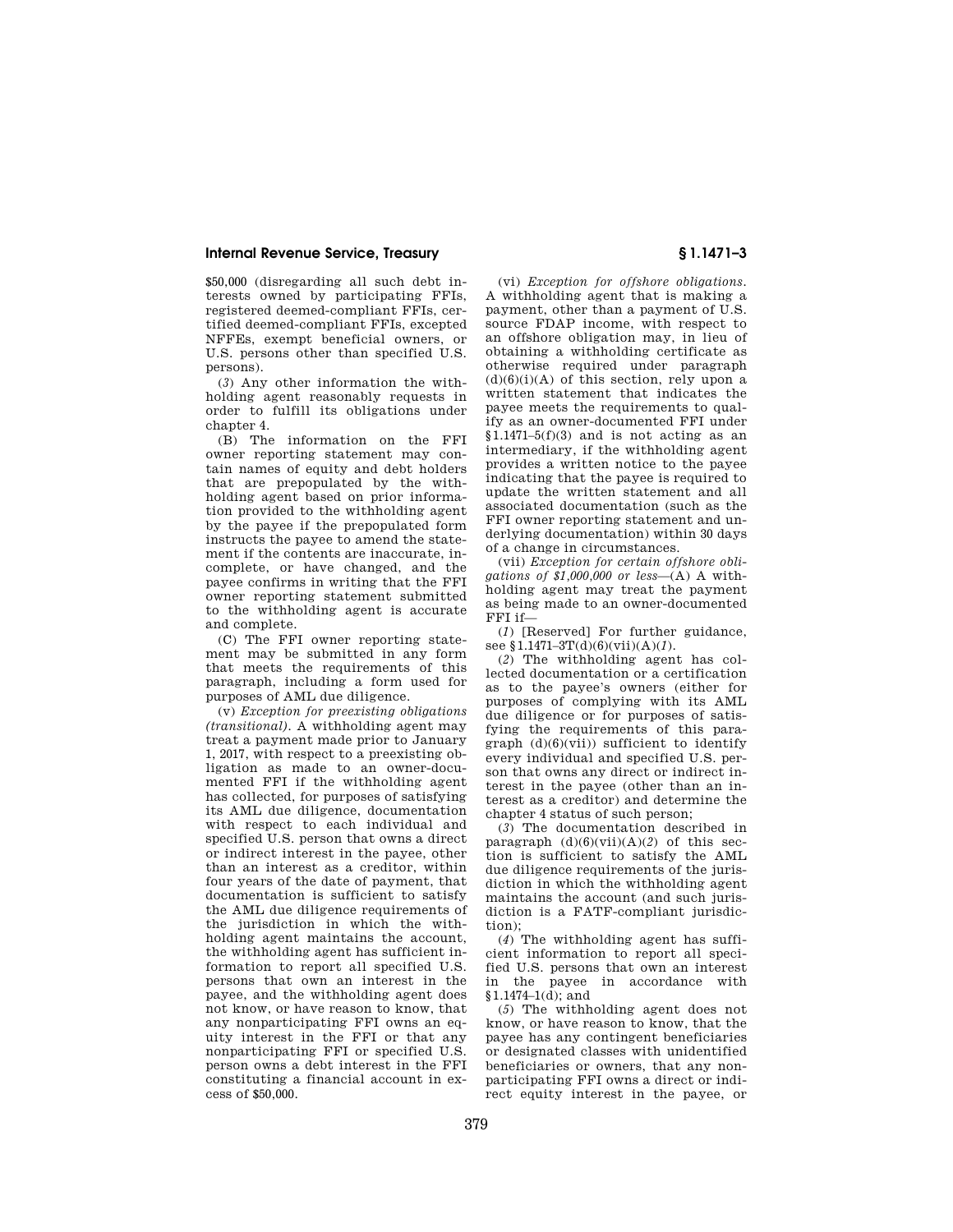that any specified U.S. persons or nonparticipating FFIs own a debt interest constituting a financial account in excess of \$50,000 in the payee (other than specified U.S. persons that the withholding agent has sufficient information to report).

(B) For example, a withholding agent that is required to obtain a certification from the payee identifying all persons owning an interest in the payee as part of its AML due diligence will not be required to obtain an FFI owner reporting statement, provided the other conditions of this paragraph  $(d)(6)(vii)$  are met. On the other hand, a withholding agent that has only obtained documentation for persons owning a certain threshold percentage of the payee will be required to obtain additional documentation to satisfy the<br>requirements of this paragraph requirements  $(d)(6)(vii)$ . A withholding agent that treats a payee as an owner-documented FFI pursuant to this paragraph  $(d)(6)(vii)$  will not be required to obtain new documentation, including the FFI owner reporting statement, until there is a change in circumstances or until the account balance or value exceeds \$1,000,000 on the last day of the calendar year.

(7) *Nonreporting IGA FFIs*—(i) *In general.* A withholding agent may treat a payee as a nonreporting IGA FFI if it has a withholding certificate identifying the payee, or the relevant branch of the payee, as a nonreporting IGA FFI.

(ii) *Exception for offshore obligations.*  A withholding agent that makes a payment with respect to an offshore obligation may treat a payee as a nonreporting IGA FFI if it can reliably associate the payment with a written statement identifying the payee (or the relevant branch of the payee) as a nonreporting IGA FFI and, with respect to a payment of U.S. source FDAP income, the written statement indicates that the payee is the beneficial owner of the income and is accompanied by documentary evidence supporting a claim of foreign status (as described in paragraph  $(c)(5)(i)$  of this section). A withholding agent that makes a payment with respect to an offshore obligation may also treat a payee as a nonreporting IGA FFI if the withholding

**§ 1.1471–3 26 CFR Ch. I (4–1–15 Edition)** 

agent has a permanent residence address for the payee, or an address of the relevant branch of the payee, and has obtained a notification, either orally or in writing, indicating that the payee is not acting as an intermediary and general documentary evidence (as described in paragraph  $(c)(5)(ii)(A)$  of this section) that provides the withholding agent with sufficient information to reasonably determine that the payee is an entity listed as a nonreporting IGA FFI pursuant to a Model 1 or Model 2 IGA.

(8) *Identification of nonparticipating FFIs*—(i) *In general.* A withholding agent is required to treat a payee as a nonparticipating FFI if the withholding agent can reliably associate the payment with a withholding certificate identifying the payee as a nonparticipating FFI, the withholding agent knows or has reason to know that the payee is a nonparticipating FFI, or the withholding agent is required to treat the payee as a nonparticipating FFI under the presumption rules described in paragraph (f) of this section.

(ii) *Special documentation rules for payments made to an exempt beneficial owner through a nonparticipating FFI.* A withholding agent may treat a payment made to a nonparticipating FFI as beneficially owned by an exempt beneficial owner if the withholding agent can reliably associate the payment with—

(A) A withholding certificate that identifies the payee as a nonparticipating FFI that is either acting as an intermediary or is a flow-through entity; and

(B) An exempt beneficial owner withholding statement that meets the requirements of paragraphs  $(c)(3)(iii)(B)(1)$  and  $(4)$  of this section and contains the associated documentation necessary to establish the chapter 4 status of the exempt beneficial owner in accordance with paragraph (d)(9) of this section as if the exempt beneficial owner were the payee.

(9) *Identification of exempt beneficial owners*—(i) *Identification of foreign governments, governments of U.S. territories, international organizations, and foreign central banks of issue*—(A) *In general.* A withholding agent may treat a payee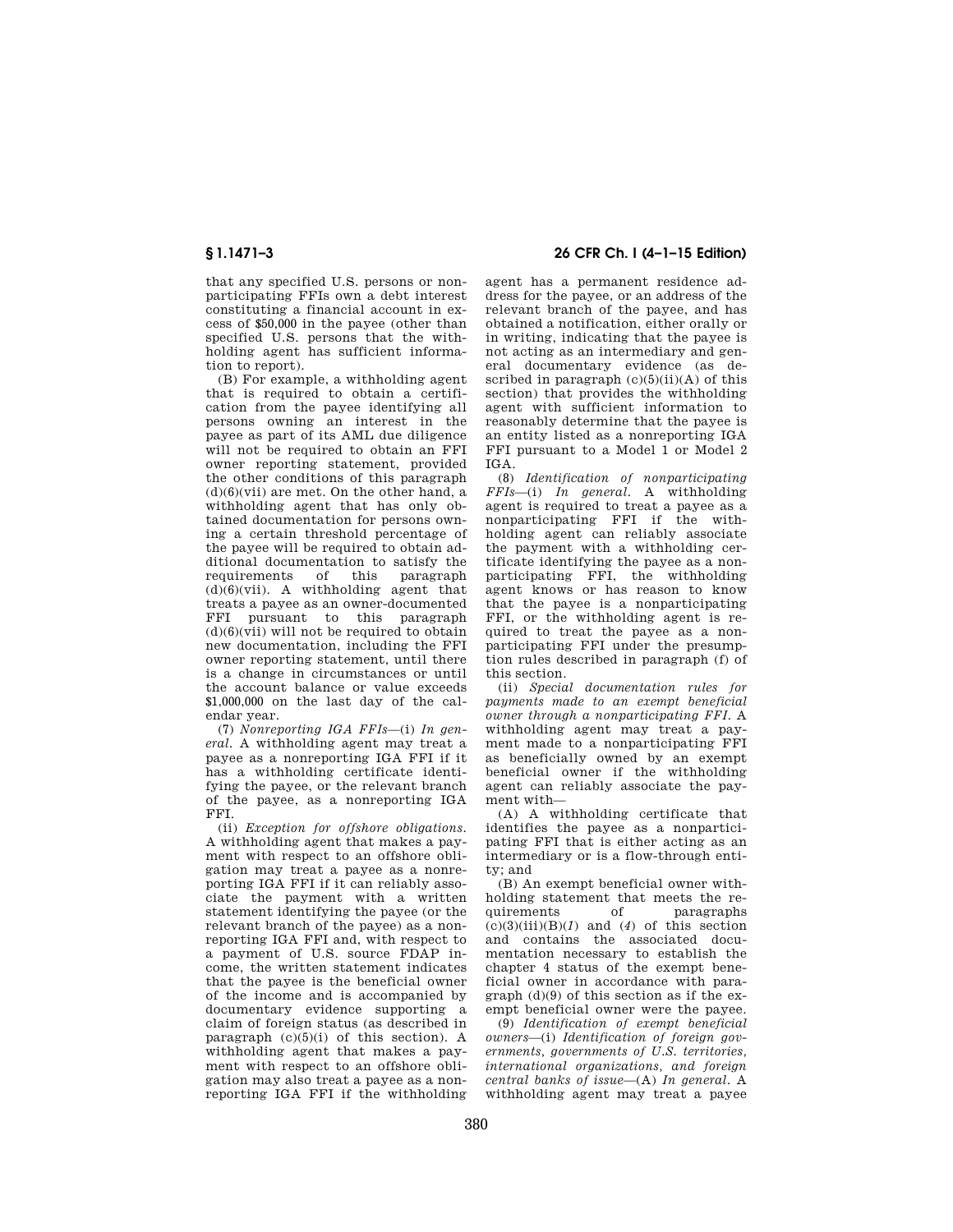as a foreign government, government of a U.S. territory, international organization, or foreign central bank of issue if it has a withholding certificate that identifies the payee as such an entity, indicates that the payee is the beneficial owner of the payment, and indicates that the payee is not engaged in commercial financial activities with respect to the payments or accounts identified on the form. A withholding agent may treat a payee as an international organization without requiring a withholding certificate if the name of the payee is one that is designated as an international organization by executive order (pursuant to 22 U.S.C. 288 through 288f) and other facts surrounding the transaction reasonably indicate that the international organization is not receiving the payment as an intermediary on behalf of another person. A withholding agent may treat a payee as an exempt beneficial owner pursuant to a Model 1 IGA or Model 2 IGA if it has a withholding certificate that identifies the payee as such an entity and indicates that the payee is the beneficial owner of the payment.

(B) *Exception for offshore obligations.*  A withholding agent that makes a payment, other than a payment of U.S. source FDAP income, with respect to an offshore obligation may treat a payee as a foreign government, government of a U.S. territory, international organization, or foreign central bank of issue if the payee provides a written statement that it is such an entity and the written statement indicates that the payee receives the payment as a beneficial owner (within the meaning provided in §1.1471–6). A written statement provided by a foreign central bank of issue must also state that the foreign central bank of issue does not receive the payment in connection with a commercial activity as provided in §1.1471–6(h).

(C) *Exception for preexisting offshore obligations.* A withholding agent that makes a payment, other than a payment of U.S. source FDAP income, with respect to an offshore obligation that is also a preexisting obligation may treat the payee as a foreign government, government of a U.S. territory, international organization, or foreign central bank of issue if—

(*1*) The payee is generally known to the withholding agent to be, the payee's name and the facts surrounding the payment reasonably indicate, or the withholding agent has preexisting account documentary evidence (as described in paragraph  $(c)(5)(ii)(B)$  of this section) that reasonably indicates that the payee is a foreign government or government of a U.S territory, a political subdivision of a foreign government or government of a U.S. territory, any wholly owned agency or instrumentality of any one or more of the foregoing, an international organization, a foreign central bank of issue, or the Bank for International Settlements; and

(*2*) The withholding agent does not know that the payee is not the beneficial owner, within the meaning of §1.1471–6(b) through (e) (disregarding any presumption that a financial institution is assumed to be an intermediary absent documentation indicating otherwise) or a foreign central bank of issue receiving the payment in connection with a commercial activity.

(ii) *Identification of retirement funds*— (A) *In general.* A withholding agent may treat a payee as a retirement fund described in §1.1471–6(f) if it has a withholding certificate in which the payee certifies that it is a retirement fund meeting the requirements of §1.1471– 6(f).

(B) *Exception for offshore obligations.*  A withholding agent that makes a payment with respect to an offshore obligation may treat the payment as being made to a retirement fund described in §1.1471–6(f) if it obtains a written statement in which the payee certifies that it is a retirement fund under the laws of its local jurisdiction meeting the requirements of §1.1471–6(f) and, with respect to a payment of U.S. source FDAP income, documentary evidence supporting a claim of foreign status (as described in paragraph (c)(5)(i) of this section). A withholding agent that makes a payment with respect to an offshore obligation may also treat the payment as made to a retirement fund if it obtains general documentary evidence (as described in paragraph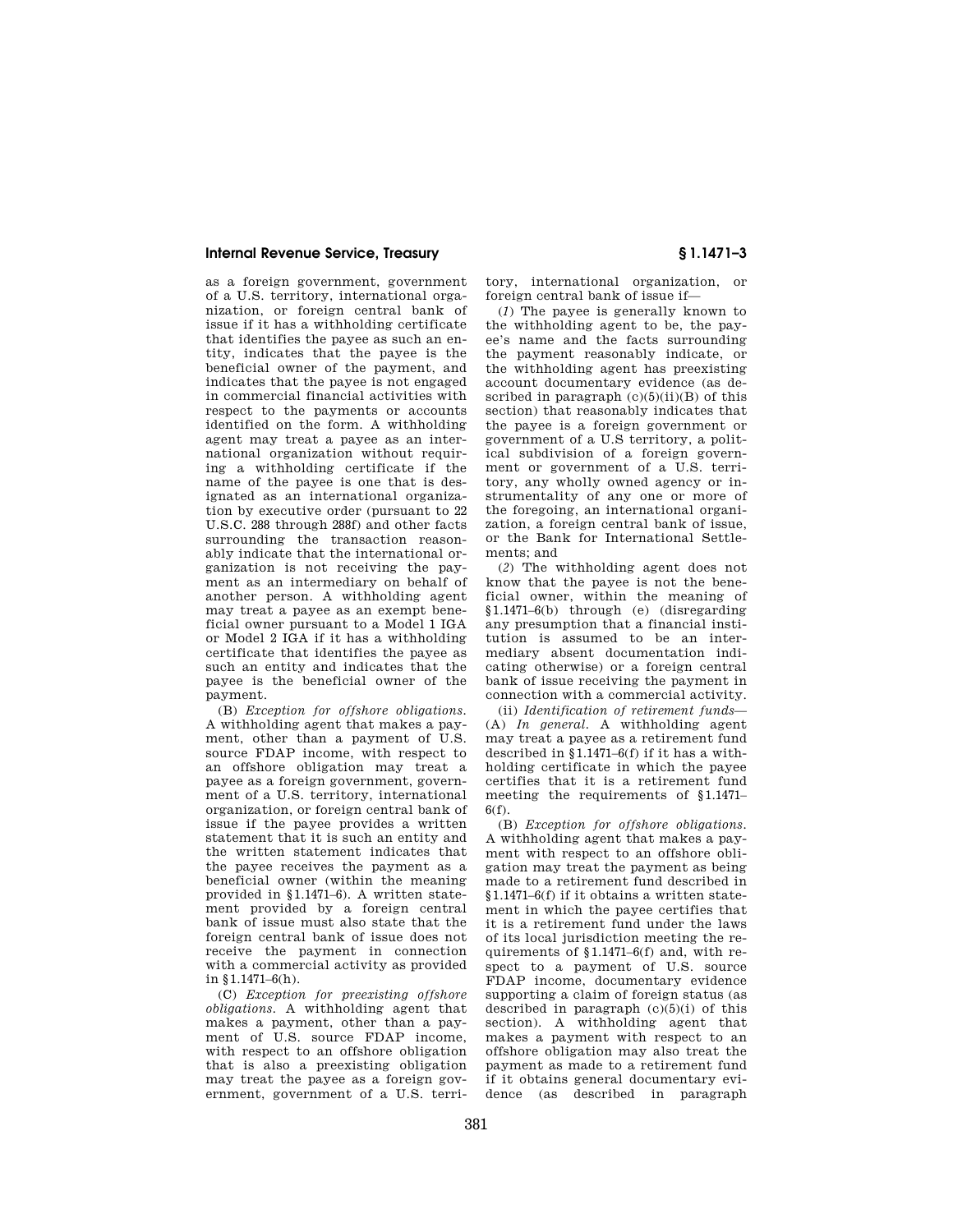$(c)(5)(ii)(A)$  of this section) that provides the withholding agent with sufficient information to establish that the payee is a retirement fund meeting the requirements of §1.1471–6(f).

(C) *Exception for preexisting offshore obligations.* A withholding agent that makes a payment with respect to an offshore obligation that is also a preexisting obligation, may treat the payee as a retirement fund described in §1.1471–6(f) if the withholding agent has general documentary evidence or preexisting account documentary evidence (as described in paragraphs  $(c)(5)(ii)(A)$ or (B)) that establishes that the payee is a foreign entity that qualifies as a retirement fund in the country in which the payee is organized.

(iii) *Identification of entities wholly owned by exempt beneficial owners.* A withholding agent may treat a payee as an entity described in  $$1.1471-6(g)$ (referring to certain entities wholly owned by exempt beneficial owners) if the withholding agent has—

(A) A withholding certificate or, for a payment made with respect to an offshore obligation, a written statement that identifies the payee as an investment entity that is the beneficial owner of the payment;

(B) An owner reporting statement that contains the name, address, TIN (if any), chapter 4 status (identifying the type of exempt beneficial owner), and a description of the type of documentation (Form W–8 or other documentary evidence) provided to the withholding agent for every person that owns a direct equity interest, or a debt interest constituting a financial account, in the payee, and that is subject to the general rules applicable to all withholding statements described in paragraph  $(c)(3)(iii)(B)(1)$  of this section; and

(C) Documentation for every person identified on the owner reporting statement establishing, pursuant to the documentation requirements described in this paragraph  $(d)(9)$ , that such person is an exempt beneficial owner (without regard to whether the person is a beneficial owner of the payment).

(10) *Identification of territory financial institutions*—(i) *Identification of territory financial institutions that are beneficial owners*—(A) *In general.* A withholding

**§ 1.1471–3 26 CFR Ch. I (4–1–15 Edition)** 

agent may treat a payee as a territory financial institution if the withholding agent has a withholding certificate identifying the payee as a territory financial institution that beneficially owns the payment. See paragraph  $(d)(11)($ viii) of this section for rules for documenting territory NFFEs.

(B) *Exception for preexisting offshore obligations.* A withholding agent that makes a payment with respect to an offshore obligation that is also a preexisting obligation may treat the payee as a territory financial institution if the withholding agent receives written notification, whether signed or not, that the payee is the beneficial owner of the payment and the withholding agent has general documentary evidence (as described in paragraph  $(c)(5)(ii)(A)$  of this section) or preexisting account documentary evidence (as described in paragraph  $(c)(5)(ii)(B)$ of this section) establishing that the payee was organized or incorporated under the laws of any U.S. territory and is a depository institution, custodial institution, or specified insurance company.

(ii) *Identification of territory financial institutions acting as intermediaries or that are flow-through entities.* A withholding agent may treat a payment as being made to a territory financial institution that is acting as an intermediary or that is a flow-through entity if the withholding agent has an intermediary withholding certificate or flow-through withholding certificate as described in paragraph (c)(3)(iii) of this section that identifies the person who receives the payment as a territory financial institution. A withholding agent that obtains the documentation described in the preceding sentence may treat the territory financial institution as the payee if the withholding certificate contains a certification that the territory financial institution agrees to be treated as a U.S. person with respect to the payment. If the withholding certificate does not contain such a certification, then the withholding agent must treat the person on whose behalf the territory financial institution receives the payment as the payee. See paragraph (c)(3)(iii) of this section for additional documentation that must accompany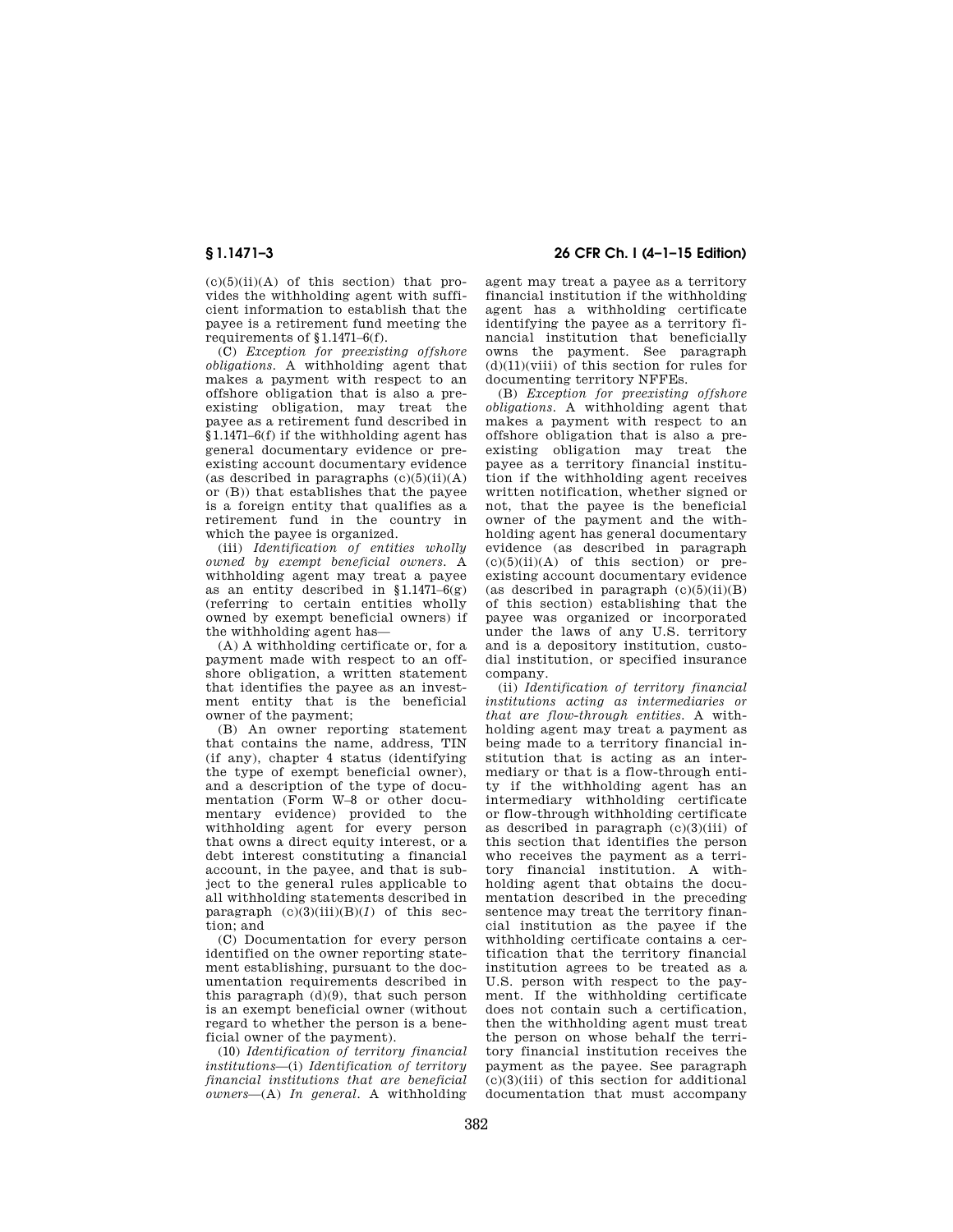the withholding certificate of the territory financial institution in this case.

(iii) *Reason to know.* In addition to the general standards of knowledge described in paragraph (e) of this section, a withholding agent will have reason to know that an entity is not a territory financial institution if the withholding agent has: a current residence or mailing address, either in the entity's account files or on documentation provided by the payee, for the entity that is outside the U.S. territory in which the entity claims to be organized; a current telephone number for the payee that has a country code other than the country code for the U.S. territory or has an area code other than the area code(s) of the applicable U.S. territory and no telephone number for the payee in the applicable U.S. territory; or standing instructions for the withholding agent to pay amounts from its account to an address or account outside the applicable U.S. territory. A withholding agent that has knowledge of a current address, current telephone number, or standing payment instructions for the entity outside of the applicable U.S. territory, may nevertheless treat the entity as a territory financial institution if it obtains documentary evidence that establishes that the entity was organized in the applicable U.S. territory.

(11) *Identification of excepted NFFEs*— (i) *Identification of excepted nonfinancial group entities*—(A) *In general.* A withholding agent may treat a payee as an excepted nonfinancial group entity described in  $$1.1471-5(e)(5)(i)$  if the withholding agent has a withholding certificate identifying the payee as such an entity.

(B) *Exception for offshore obligations.*  A withholding agent that makes a payment with respect to an offshore obligation may treat a payee as an excepted nonfinancial group entity described in  $$1.1471-5(e)(5)(i)$  if the withholding agent obtains:

(*1*) A written statement in which the payee certifies that it is a foreign entity operating primarily as an excepted nonfinancial group entity for a group that primarily engages in a business other than a financial business described in  $$1.1471-5(e)(4)$  and, with respect to a payment of U.S. source

FDAP income, documentary evidence supporting a claim of foreign status (as described in paragraph (c)(5)(i) of this section); or

(*2*) General documentary evidence (as described in paragraph  $(c)(5)(ii)(A)$  of this section) that provides the withholding agent with sufficient information to establish that the payee is an excepted nonfinancial group entity described in §1.1471–5(e)(5)(i).

(ii) *Identification of excepted nonfinancial start-up companies*—(A) *In general.* A withholding agent may treat a payee as an excepted nonfinancial start-up company described in §1.1471–  $5(e)(5)(ii)$  if the withholding agent has a withholding certificate that identifies the payee as a start-up company that intends to operate as other than a financial institution and the withholding certificate provides a formation date for the payee that is less than 24 months prior to the date of the payment.

(B) *Exception for offshore obligations.*  A withholding agent that makes a payment with respect to an offshore obligation may treat a payee as an excepted nonfinancial start-up company described in  $$1.1471-5(e)(5)(ii)$  if it obtains—

(*1*) A written statement from the payee in which the payee certifies that it is a foreign entity formed for the purpose of operating a business other than that of a financial institution and provides the entity's formation date which was less than 24 months prior to the date of the payment and, with respect to a payment of U.S. source FDAP income, documentary evidence supporting a claim of foreign status (as described in paragraph  $(c)(5)(i)$  of this section); or

(*2*) General documentary evidence (as described in paragraph  $(c)(5)(ii)(A)$  of this section) that provides the withholding agent with sufficient information to establish that the payee is a foreign entity other than a financial institution and has a formation date which is less than 24 months prior to the date of the payment.

(C) *Exception for preexisting offshore obligations.* A withholding agent may treat a payment made with respect to an offshore obligation that is also a preexisting obligation as made to a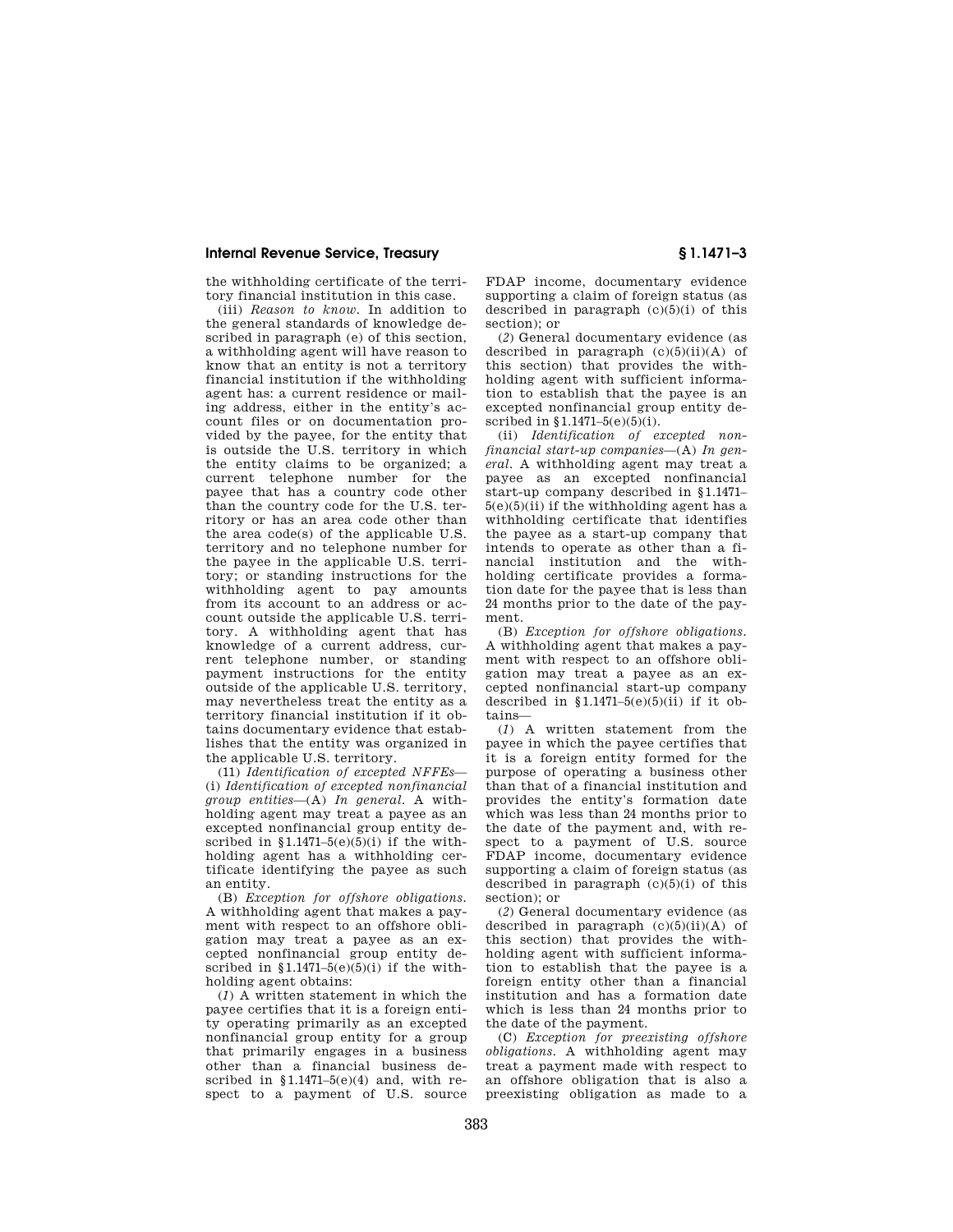start-up company described in §1.1471–  $5(e)(5)(ii)$  if the withholding agent has general documentary evidence (as described in paragraph  $(c)(5)(ii)(A)$  of this section) or preexisting account documentary evidence (as described in paragraph  $(c)(5)(ii)(B)$  of this section) that provides the withholding agent sufficient information to establish that the payee is, or intends to be, engaged in a business other than as a financial institution and establishes that the payee is a foreign entity that was organized less than 24 months prior to the date of the payment.

(iii) *Identification of excepted nonfinancial entities in liquidation or bankruptcy*—(A) *In general.* A withholding agent may treat a payee as an excepted nonfinancial entity in liquidation or bankruptcy, as described in §1.1471–  $5(e)(5)(iii)$ , if the withholding agent has a withholding certificate that identifies the payee as such an entity and the withholding agent has no knowledge that the payee has claimed to be such an entity for more than three years. A withholding agent may continue to treat a payee as an entity described in this paragraph for longer than three years if it obtains, in addition to a withholding certificate, documentary evidence such as a bankruptcy filing or other public document that supports the payee's claim that it remains in liquidation or bankruptcy.

(B) *Exception for offshore obligations.*  A withholding agent that makes a payment with respect to an offshore obligation may treat the payee as an excepted nonfinancial entity in liquidation or bankruptcy, as described in  $$1.1471-5(e)(5)(iii)$  if the withholding agent has general documentary evidence (as described in paragraph  $(c)(5)(ii)(A)$  of this section) or a copy of a bankruptcy filing, or similar documentation, establishing that the payee is a foreign entity in liquidation or bankruptcy and establishing that prior to the liquidation or bankruptcy filing, the payee was engaged in a business other than that of a financial institution. A withholding agent may also treat the payee with respect to an offshore obligation as an excepted nonfinancial entity in liquidation or bankruptcy, as described in §1.1471–  $5(e)(5)(iii)$ , if the withholding agent ob-

# **§ 1.1471–3 26 CFR Ch. I (4–1–15 Edition)**

tains a written statement stating that the payee is a foreign entity in the process of liquidating or reorganizing with the intent to continue or recommence its former business as a nonfinancial institution, the withholding agent has no knowledge that the payee has claimed to be such an entity for more than three years (unless the withholding agent has obtained additional documentary evidence to support the claim that the entity remains in bankruptcy or liquidation), and, with respect to a payment of U.S. source FDAP income, documentary evidence supporting a claim of foreign status (as described in paragraph  $(c)(5)(i)$  of this section).

(C) *Exception for preexisting offshore obligations.* A withholding agent that makes a payment with respect to an offshore obligation that is also a preexisting obligation may treat a payee as an excepted nonfinancial entity in liquidation or bankruptcy, as described in  $$1.1471-5(e)(5)(iii)$ , if the withholding agent has preexisting account documentary evidence (as described in paragraph  $(c)(5)(ii)(B)$  of this section) that unambiguously indicates that the payee is not a financial institution and is a foreign entity that entered liquidation or bankruptcy within the three years preceding the date of the payment.

(iv) *Identification of section 501(c) organizations*—(A) *In general.* A withholding agent may treat a payee as a  $501(c)$  or-<br>ganization described in  $$1.1471$ described in  $5(e)(5)(v)$  if the withholding agent can reliably associate the payment with a withholding certificate that identifies the payee as a section 501(c) organization and the payee provides either a certification that the payee has been issued a determination letter by the IRS that is currently in effect concluding that the payee is a section 501(c) organization and providing the date of the letter, or a copy of an opinion from U.S. counsel certifying that the payee is a section 501(c) organization (without regard to whether the payee is a foreign private foundation).

(B) *Reason to know.* A withholding agent must cease to treat a foreign organization's claim that it is a section 501(c) organization as valid beginning on the earlier of the date on which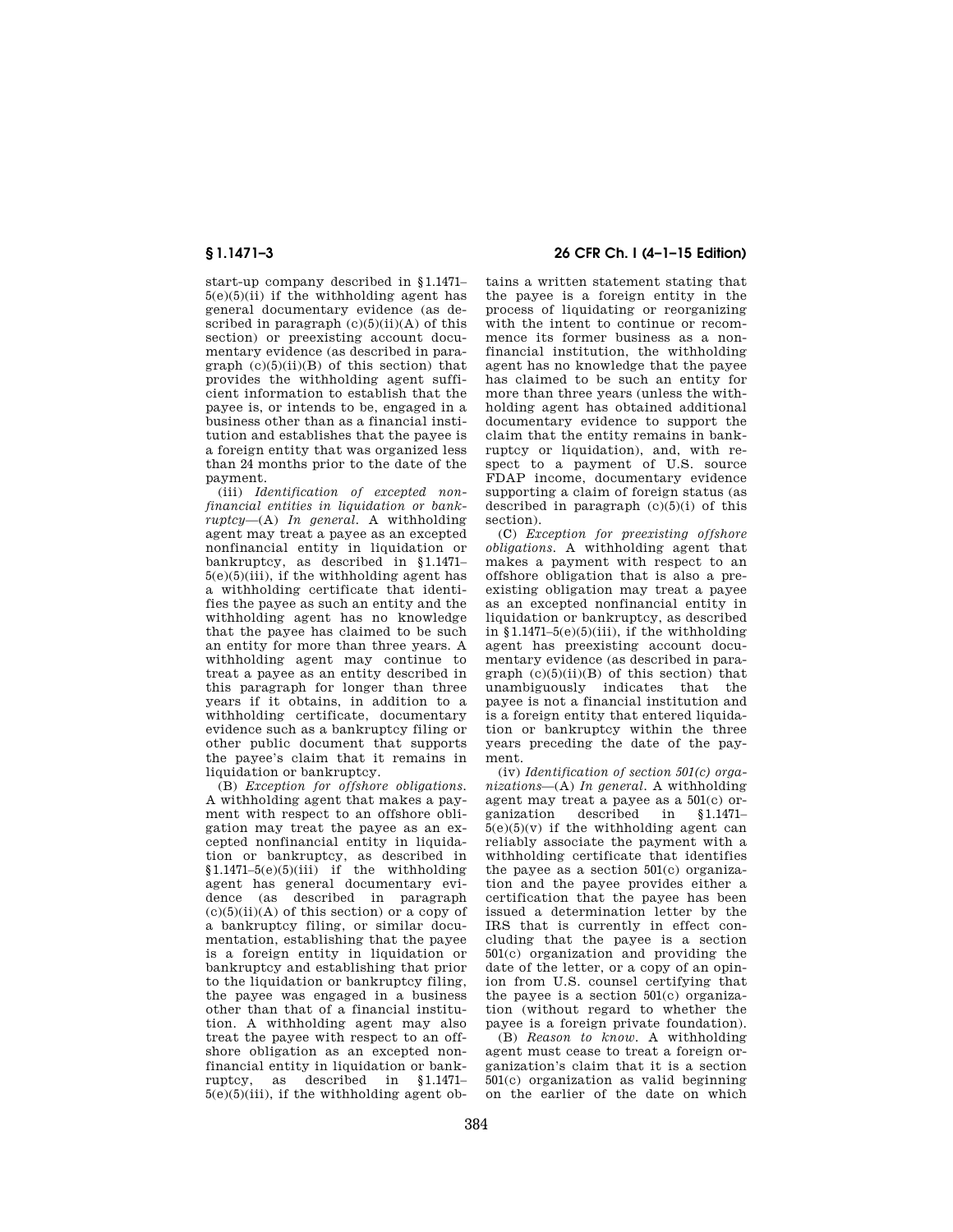such agent knows that the IRS has given notice to such foreign organization that it is not a section 501(c) organization or 90 days after the date on which the IRS gives notice to the public that such foreign organization is not a section 501(c) organization. Further, a withholding agent will have reason to know that a payee is not a section 501(c) organization if it has determined, pursuant to its AML due diligence, that the payee has beneficial owners (as defined for purposes of the AML due diligence).

(v) *Identification of non-profit organizations*—(A) *In general.* A withholding agent may treat a payee as a non-profit organization described in §1.1471–  $5(e)(5)(vi)$  if the withholding agent has a withholding certificate that identifies the payee as a non-profit organization.

(B) *Exception for offshore obligations.*  A withholding agent may treat a payment with respect to an offshore obligation as made to a nonprofit organization without obtaining a withholding certificate for the payee if the payee—

(*1*) Has provided a written statement indicating that the payee is a non-profit organization described in §1.1471–  $5(e)(5)(vi)$  and, with respect to a payment of U.S. source FDAP income, has provided documentary evidence supporting a claim of foreign status (as described in paragraph  $(c)(5)(i)$  of this section); or

(*2*) Is required to be reported by the withholding agent as a tax-exempt charitable organization under the information reporting laws of the country in which the account is maintained or is permitted an exemption from withholding due to its status as a tax exempt charitable organization under the laws of the country in which the account is maintained, and the withholding agent obtains general documentary evidence (as described in para $graph (c)(5)(ii)(A)$  of this section) establishing that the payee was organized for charitable purposes in the same country in which the account is maintained by the withholding agent for the purposes described in  $$1.1471-5(e)(5)(vi)$ and that the payee has no beneficial owners (as that term is used for purposes of that country's AML due diligence).

(C) *Exception for preexisting offshore obligations.* A withholding agent that makes a payment with respect to an offshore obligation that is also a preexisting obligation may treat the payee as a nonprofit organization described in  $$1.1471-5(e)(5)(vi)$  if the payee—

(*1*) Provides a letter of local counsel that certifies that the payee qualifies as a tax-exempt entity in its local jurisdiction; or

(*2*) Provides a letter issued by the tax authority of the country in which the payee is organized or a statement provided on the Web site of such tax authority indicating that the payee is a tax-exempt entity or charitable organization in the payee's country of organization.

(D) *Reason to know.* A withholding agent will have reason to know that a payee is not a nonprofit organization if it has determined, pursuant to its AML due diligence, that the payee has beneficial owners (as defined for purposes of the AML due diligence).

(vi) *Identification of NFFEs that are publicly traded corporations.* A withholding agent may treat a payee as an NFFE described in  $$1.1472-1(c)(1)(i)$  (applying to an entity the stock of which is regularly traded on an established securities market) if it has a withholding certificate that certifies that the payee is such an entity and provides the name of a securities exchange upon which the payee's stock is regularly traded.

(A) *Exception for offshore obligations.*  A withholding agent that makes a payment with respect to an offshore obligation may treat a payee as an NFFE described in  $$1.1472-1(c)(1)(i)$  if the withholding agent obtains—

(*1*) A written statement that the payee is a foreign corporation that is not a financial institution, that its stock is regularly traded on an established securities market, the name of one of the exchanges upon which the payee's stock is traded, and, with respect to a payment of U.S. source FDAP income, documentary evidence supporting a claim of foreign status (as described in paragraph  $(c)(5)(i)$  of this section); or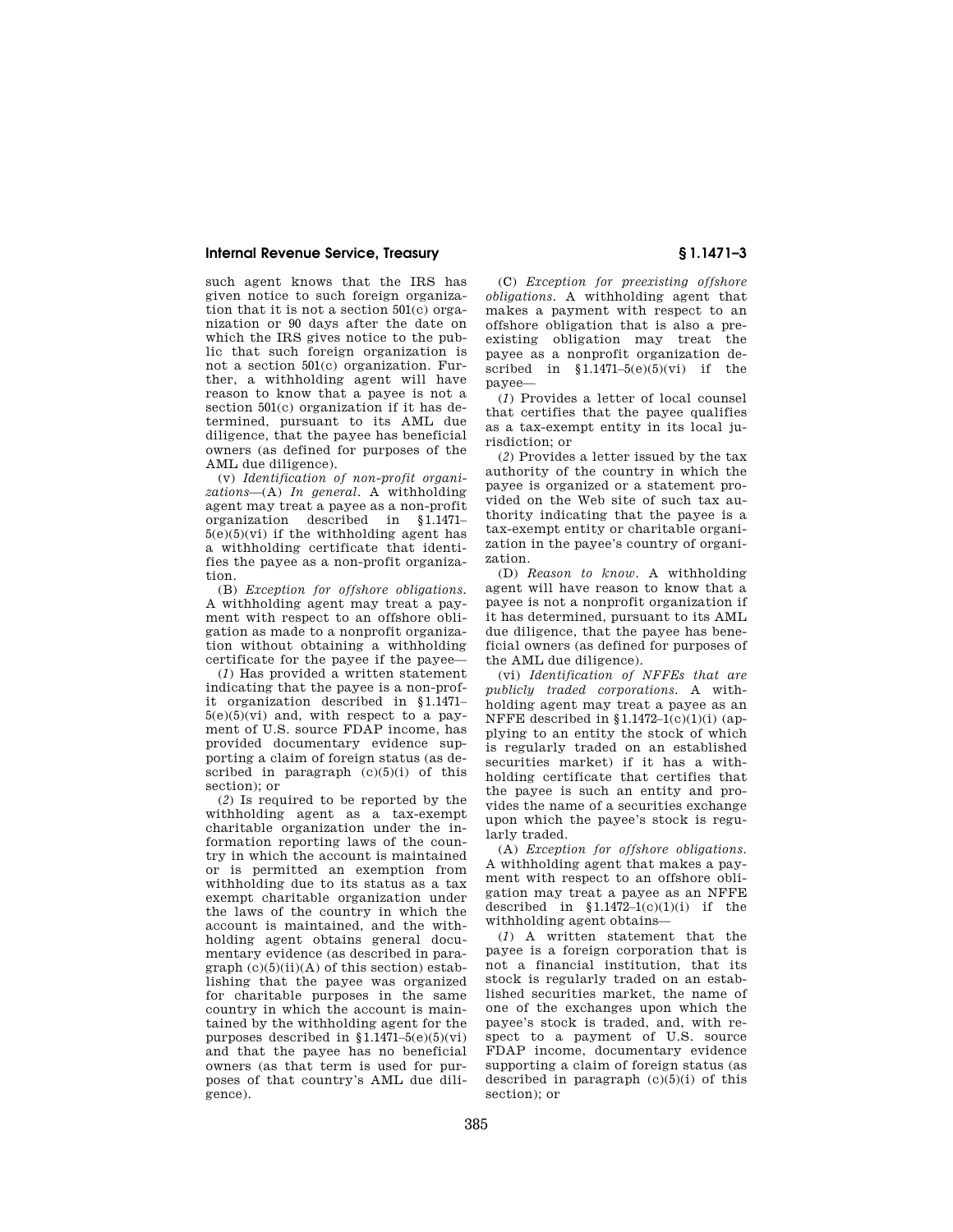(*2*) Any documentation establishing that the payee is listed on a public securities exchange or on a stock market index and general documentary evidence (as described in paragraph  $(c)(5)(ii)(A)$  of this section) establishing that the payee is a foreign corporation other than a financial institution.

(B) *Exception for preexisting offshore obligations.* A withholding agent that makes a payment with respect to an offshore obligation that is also a preexisting obligation may treat the payee as an entity described in §1.1472–  $1(c)(1)(i)$  if the withholding agent has any documentation confirming that the payee is listed on a public securities exchange or on a stock market index and preexisting account documentary evidence (as described in para $graph (c)(5)(ii)(B)$  of this section) establishing that the payee is a foreign corporation other than a financial institution.

(vii) *Identification of NFFE affiliates.*  A withholding agent may treat a payee as an NFFE described in §1.1472– 1(c)(1)(ii) (applying to an affiliate of an entity the stock of which is regularly traded on an established exchange) if it has a beneficial owner withholding certificate that identifies the payee as a foreign corporation that is an affiliate of an entity, described  $$1.1472-1(c)(1)(i),$ whose stock is regularly traded on an established exchange and provides the name of the entity that is regularly traded and one of the exchanges upon which the entity's stock is listed.

(A) *Exception for offshore obligations.*  A withholding agent that makes a payment with respect to an offshore obligation may treat a payment as being made to an NFFE described in §1.1472–  $1(c)(1)(ii)$  if the withholding agent obtains—

(*1*) Documentary evidence or other information confirming that the payee is affiliated with an entity listed on a public securities exchange or on a stock market index and general documentary evidence (as described in paragraph  $(c)(5)(ii)(A)$  of this section) that indicates that the payee is a foreign corporation other than a financial institution; or

(*2*) A written statement that the payee is a foreign corporation that is not a financial institution, that the

# **§ 1.1471–3 26 CFR Ch. I (4–1–15 Edition)**

payee is an affiliate of another nonfinancial entity whose stock is regularly traded on an established securities exchange, providing the name of the payee's affiliate and one of the exchanges upon which the affiliate's stock is traded and, in the case of a payment of U.S. source FDAP income, documentary evidence supporting the payee's claim of foreign status (as described in paragraph  $(c)(5)(i)$  of this section).

(B) *Exception for preexisting offshore obligations.* A withholding agent that makes a payment with respect to an offshore obligation that is also a preexisting obligation may treat the payee as an NFFE described in §1.1472–  $1(c)(1)(ii)$  if the withholding agent has—

(*1*) Documentation or other information confirming that the payee is affiliated with a corporation that is listed on a public securities exchange or on a stock market index;

(*2*) Preexisting account documentary evidence (as described in paragraph  $(c)(5)(ii)(B)$  of this section) that unambiguously indicates that the payee is a corporation that is not a financial institution; and

(*3*) In the case of a payment of U.S. source FDAP income, documentary evidence supporting the payee's claim of foreign status (as described in para $graph (c)(5)(i)$  of this section).

(viii) *Identification of excepted territory NFFEs.* A withholding agent may treat a payee as an excepted territory NFFE described in  $$1.1472-1(c)(1)(iii)$  if it has a withholding certificate that identifies the payee as an NFFE that was organized in a U.S. territory and includes a certification for chapter 4 purposes that all of its owners are bona fide residents of that U.S. territory.

(A) [Reserved] For further guidance, see §1.1471-3T(d)(11)(viii)(A).

(*1*) Has a pre-FATCA Form W–8 identifying the payee as a foreign entity with a permanent residence address in a U.S. territory; and

(*2*) Has general documentary evidence (as described in paragraph  $(c)(5)(ii)(A)$ of this section), preexisting account documentary evidence (as described in paragraph  $(c)(5)(ii)(B)$  of this section), or a prospectus establishing that the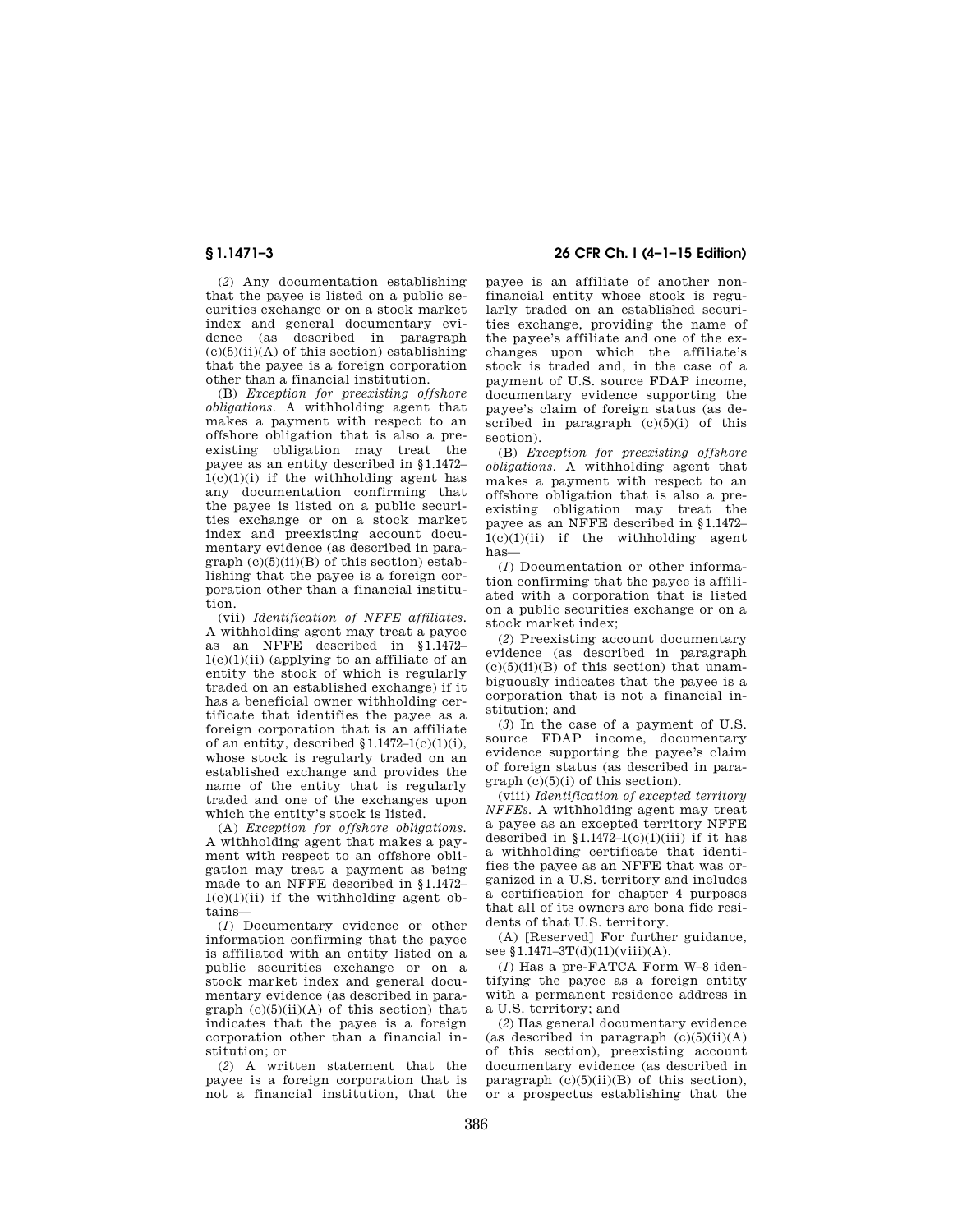payee is an entity other than a depository institution, custodial institution, or specified insurance company; and

(*3*) Is subject, with respect to such obligation, to the laws of a FATF-compliant jurisdiction and as part of its AML due diligence has not identified any owners of the payee that are not bona fide residents of the U.S. territory in which the payee is organized.

(B) *Exception for offshore obligations.*  A withholding agent that makes a payment with respect to an offshore obligation may treat a payment as being made to an excepted territory NFFE described in  $$1.1472-1(c)(1)(iii)$  if it has—

(*1*) A written statement providing that the payee is an entity other than a depository institution, custodial institution, or specified insurance company, was organized in a U.S. territory, and is wholly owned by one or more bona fide residents of that U.S. territory, and, with respect to a payment of U.S. source FDAP income, the written statement must indicate that the payee is the beneficial owner of the income and be accompanied by documentary evidence supporting a claim of foreign status (as described in paragraph (c)(5)(i) of this section); or

(*2*) General documentary evidence (as described in paragraph  $(c)(5)(ii)(A)$  of this section) or a prospectus establishing that the payee is an entity other than a depository institution, custodial institution, or specified insurance company, establishing that the payee was organized in a U.S. territory, and establishing that the payee is wholly owned by one or more bona fide residents of that U.S. territory.

(C) [Reserved] For further guidance, see §1.1471-3T(d)(11)(viii)(C).

(ix) *Identification of active NFFEs.* A withholding agent may treat a payee as an active NFFE described in §1.1472–  $1(c)(1)(iv)$  if it has a withholding certificate identifying the payee as an active NFFE.

(A) *Exception for offshore obligations.*  A withholding agent that makes a payment with respect to an offshore obligation may treat the payee as an active NFFE if the withholding agent has—

(*1*) General documentary evidence (as described in paragraph  $(c)(5)(ii)(A)$  of

this section) providing sufficient information to determine that the payee is a foreign entity engaged in an active trade or business other than that of a financial institution; or

(*2*) A written statement stating that the payee is a foreign entity engaged in an active business other than that of a financial institution and, in the case of a payment of U.S. source FDAP income, documentary evidence supporting the payee's claim of foreign status (as described in paragraph  $(c)(5)(i)$  of this section).

(B) *Exception for preexisting offshore obligations.* A withholding agent that makes a payment with respect to an offshore obligation that is also a preexisting obligation may treat the payee as an active NFFE if the withholding agent has preexisting account documentary evidence (as described in paragraph  $(c)(5)(ii)(B)$  of this section) that unambiguously indicates that the payee is a foreign entity engaged in a trade or business other than that of a financial institution and, in the case of a payment of U.S. source FDAP income, documentary evidence supporting the payee's claim of foreign status (as described in paragraph  $(c)(5)(i)$  of this section).

(C) *Limit on reason to know.* A withholding agent relying on documentary evidence to determine that a payee is an active NFFE will not be required to determine that the payee meets the income and asset thresholds but rather must determine only that the payee is primarily engaged in a business other than that of a financial institution.

(x) [Reserved] For further guidance, see §1.1471-3T(d)(11)(x).

(xi) [Reserved] For further guidance, see §1.1471-3T(d)(11)(xi).

(xii) [Reserved] For further guidance,<br>e  $$1.1471-3T(d)(11)(xii)$  through see  $$1.1471 - 3T(d)(11)(xii)$  $(d)(11)(xii)(C)$ .

(12) *Identification of passive NFFEs.* A withholding agent may treat a payment as having been made to a passive NFFE if it has a withholding certificate that identifies the payee as a passive NFFE.

(i) *Exception for offshore obligations.* A withholding agent that makes a payment with respect to an offshore obligation may treat the payment as made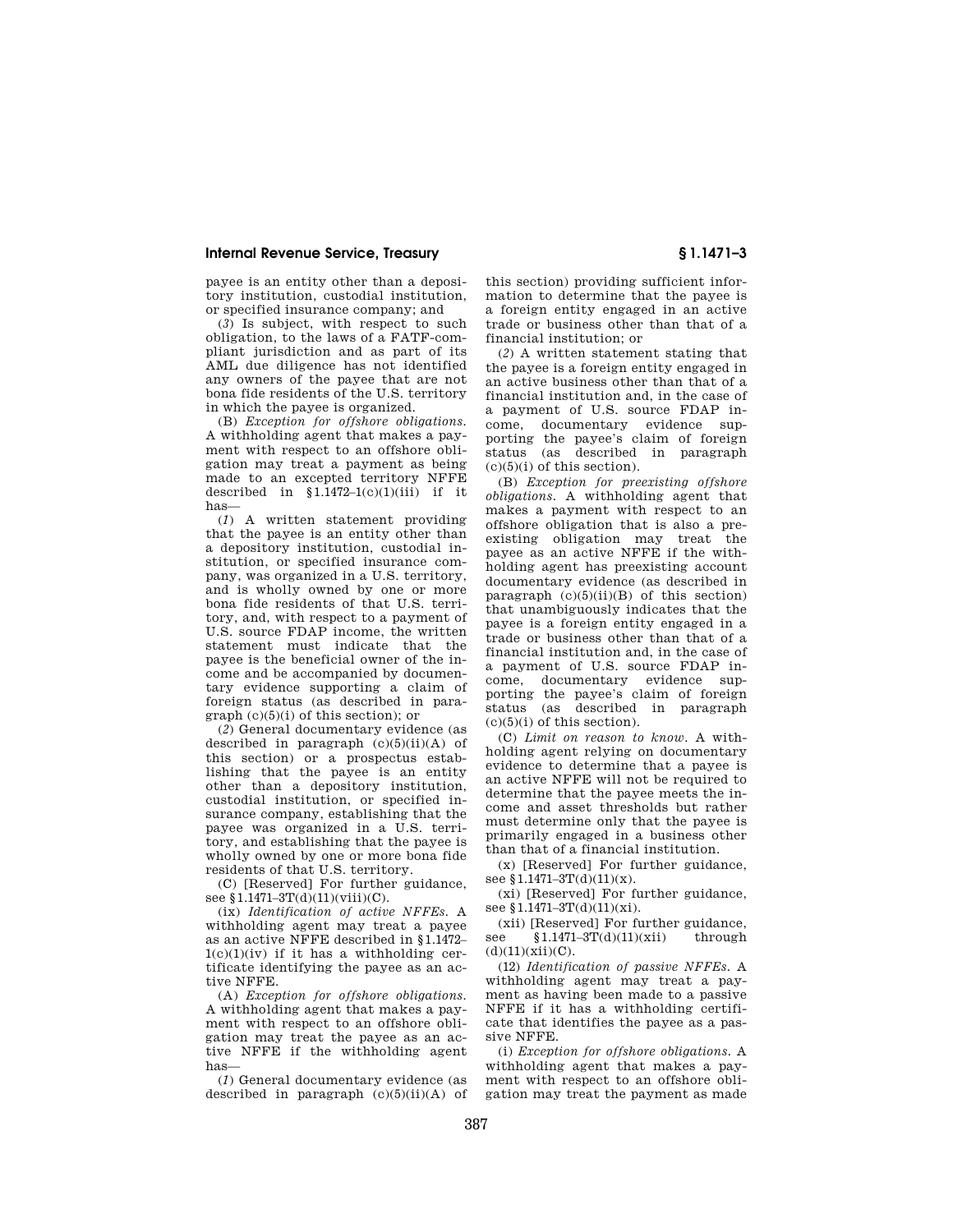**§ 1.1471–3 26 CFR Ch. I (4–1–15 Edition)** 

to a passive NFFE if the withholding agent has—

(A) General documentary evidence (as described in paragraph  $(c)(5)(ii)(A)$ of this section) for the payee providing sufficient information to determine that the payee is a foreign entity that is not a financial institution; or

(B) A written statement that the payee is a foreign entity that is not a financial institution and, for a payment of U.S. source FDAP income, documentary evidence supporting the payee's claim of foreign status (as described in paragraph  $(c)(5)(i)$  of this section).

(ii) *Special rule for preexisting offshore obligations.* A withholding agent that makes a payment with respect to an offshore obligation that is also a preexisting obligation may treat the payee as a passive NFFE if the withholding agent has preexisting account documentary evidence (as described in paragraph  $(c)(5)(ii)(B)$  of this section) providing sufficient information to determine that the payee is a foreign entity that is not a financial institution and, with respect to a payment of U.S. source FDAP income, documentary evidence supporting the payee's claim of foreign status (as described in para $graph (c)(5)(i)$  of this section).

(iii) *Required owner certification for passive NFFEs*—(A) [Reserved] For further guidance, see §1.1471–  $3T(d)(12)(iii)(A)$ .

(B) [Reserved] For further guidance, see §1.1471-3T(d)(12)(iii)(B).

(e) *Standards of knowledge*—(1) *In general.* The standards of knowledge discussed in this section apply for purposes of determining the chapter 4 status of payees, beneficial owners, intermediaries, flow-through entities, and persons that own an interest in an owner-documented FFI. A withholding agent shall be liable for tax, interest, and penalties to the extent provided under section 1474 and the regulations under that section if it fails to withhold the correct amount despite knowing or having reason to know the amount required to be withheld. A withholding agent that cannot reliably associate the payment with documentation and fails to act in accordance with the presumption rules set forth in paragraph (f) of this section

may also be liable for tax, interest, and penalties. See paragraph (e)(4) in this section for the specific standards of knowledge applicable to a person's specific claims of chapter 4 status.

(2) [Reserved] For further guidance, see §1.1471-3T(e)(2).

(3) [Reserved] For further guidance, see §1.1471-3T(e)(3).

(i) [Reserved] For further guidance, see §1.1471-3T(e)(3)(i).

(ii) [Reserved] For further guidance, see §1.1471-3T(e)(3)(ii).

(iii) [Reserved] For further guidance, see §1.1471-3T(e)(3)(iii).

(iv) [Reserved] For further guidance, see §1.1471-3T(e)(3)(iv).

(4) [Reserved] For further guidance, see  $$1.1471-3T(e)(4)$ .

(i) [Reserved] For further guidance, see §1.1471-3T(e)(4)(i).

(ii) [Reserved] For further guidance, see  $$1.1471-3T(e)(4)(ii)$  through  $(e)(4)(ii)(B.$ 

(A) [Reserved] For further guidance, see  $$1.1471-3T(e)(4)(ii)(A)$ .

(B) [Reserved] For further guidance, see §1.1471-3T(e)(4)(ii)(B).

(iii) [Reserved] For further guidance, see §1.1471-3T(e)(4)(iii).

(iv) [Reserved] For further guidance, see  $$1.1471-3T(e)(4)(iv$  through  $(e)(4)(iv)(B)(2)$ .

(v) [Reserved] For further guidance, see §1.1471-3T(e)(4)(v).

(A) *U.S. indicia for entities.* The term *U.S. indicia* when used with respect to an entity includes, for purposes of this paragraph (e)(4)(v) any of the following—

(*1*) Classification of an account holder as a U.S. resident in the withholding agent's customer files;

(*2*) A current U.S. residence address or U.S. mailing address;

(*3*) With respect to an offshore obligation, standing instructions to pay amounts to a U.S. address or an account maintained in the United States;

(*4*) A current telephone number for the entity in the United States but no telephone number for the entity outside of the United States;

(*5*) A current telephone number for the entity in the United States in addition to a telephone number for the entity outside of the United States;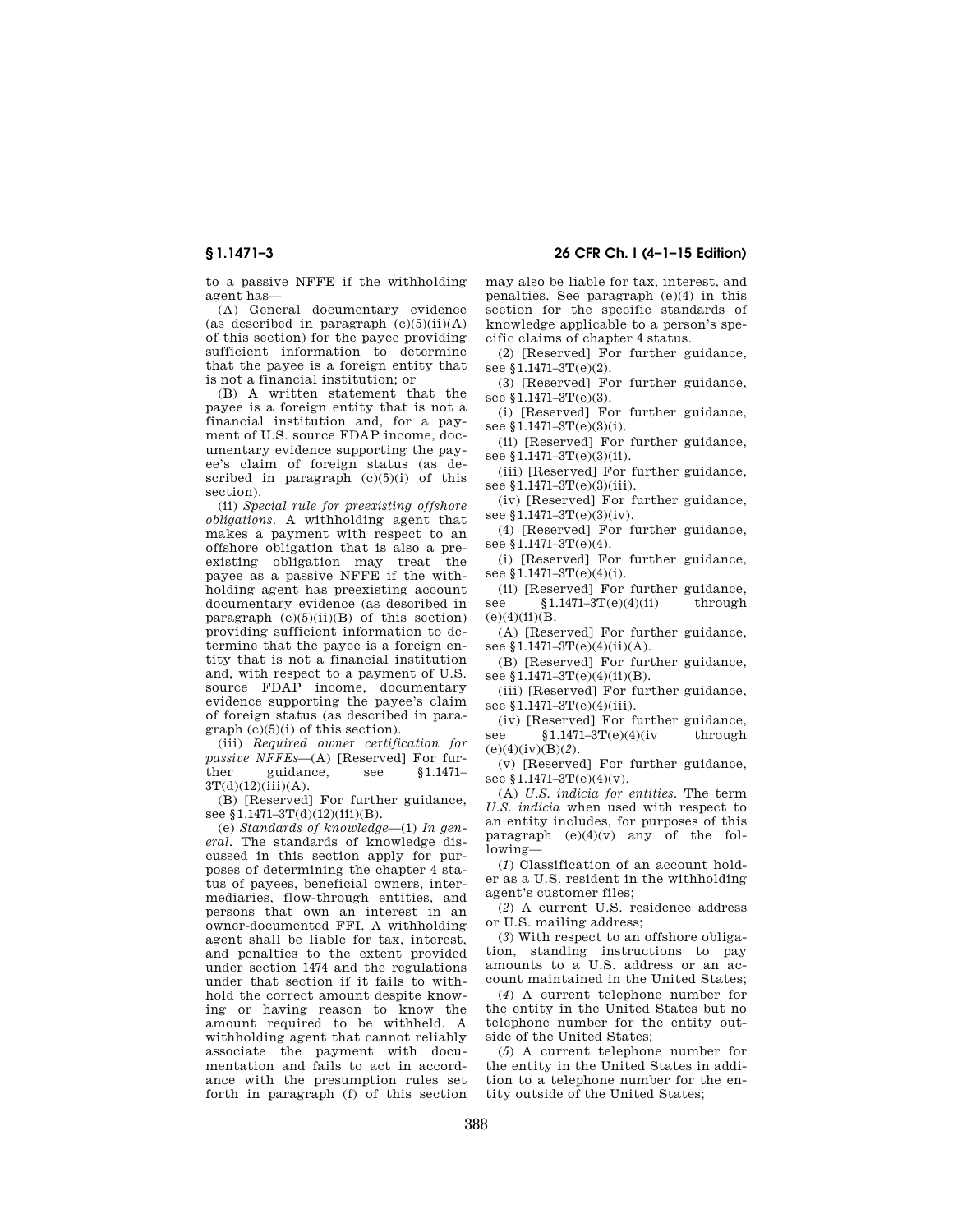(*6*) A power of attorney or signatory authority granted to a person with a U.S. address; and

(*7*) An ''in-care-of'' address or ''hold mail'' address that is the sole address provided for the entity.

(B) *Documentation required to cure U.S. indicia.* A withholding agent may rely upon a code or classification described in paragraph  $(c)(5)(ii)(B)$  of this section to treat an entity as having a foreign chapter 4 status if there are U.S. indicia associated with the entity and the withholding agent obtains the relevant documentation described in this paragraph  $(e)(4)(v)(B)$ .

(*1*) [Reserved] For further guidance, see §1.1471–3T(e)(4)(v)(B)(*1*).

(*2*) [Reserved] For further guidance, see §1.1471–3T(e)(4)(v)(B)(*2*).

(*3*) If there are indicia described in paragraphs  $(e)(4)(v)(A)(5)$  through (7) of this section associated with the entity, the withholding agent may treat the entity as a foreign person if the withholding agent obtains a withholding certificate or one form of documentary evidence, described in paragraph (c)(5) of this section, that establishes the entity's status as a foreign person (such as a certificate of incorporation).

(vi) *Specific standards of knowledge applicable to documentation received from intermediaries and flow-through entities*— (A) *In general.* A withholding agent that receives documentation from a payee through an intermediary or flowthrough entity is required to review all documentation obtained with respect to the payee and all intermediaries and/or flow-through entities in the chain of payment, applying the standards of knowledge set forth in paragraph (e) of this section. This standard requires, but is not limited to, a withholding agent's compliance with the rules of paragraphs (e)(4)(vi)(A)(*1*) and (*2*) of this section.

(*1*) The withholding agent is required to review the withholding statement or owner reporting statement provided and may not rely on information in the statement to the extent the information does not support the claims made regarding the chapter 4 status of the person. For this purpose, a withholding agent may not treat a person as a foreign person if an address in the United States is provided for such person unless the withholding statement is accompanied by a valid withholding certificate and documentary evidence establishing foreign status (as described in paragraph  $(c)(5)(i)$  of this section).

(*2*) The withholding agent must review each withholding certificate and written statement in accordance with paragraph  $(e)(4)(i)$  through (iii) of this section and all documentary evidence in accordance with paragraph  $(e)(4)(i)$ and (iv) of this section, and must verify that the information contained on the withholding certificate, written statement, and documentary evidence is consistent with the information on the withholding statement or owner reporting statement. If there is a discrepancy between the withholding certificate, written statement, or documentary evidence and the withholding statement or owner reporting statement, the withholding agent may choose to rely on the withholding certificate, written statement, or documentary evidence provided such documentation is valid and the intermediary or flow-through entity does not indicate that the documentation is unreliable or inaccurate, or may apply the presumption rules set forth in paragraph (f) of this section. If the withholding agent chooses to rely upon the withholding certificate, written statement, or documentary evidence, the withholding agent is required to instruct the intermediary or flowthrough entity to correct the withholding statement and confirm that the intermediary or flow-through entity does not know or have reason to know that the documentation is unreliable or inaccurate.

(B) [Reserved] For further guidance, see  $$1.1471-3T(e)(4)(vi)(B)$ .

(vii) *Limits on reason to know*—(A) *Scope of review for preexisting obligations of entities.* For purposes of determining whether a withholding agent that makes a payment with respect to a preexisting obligation to an entity has reason to know that the chapter 4 status applied to the entity is unreliable or incorrect, the withholding agent is only required to review information contradicting the chapter 4 status claimed if such information is contained in the current customer master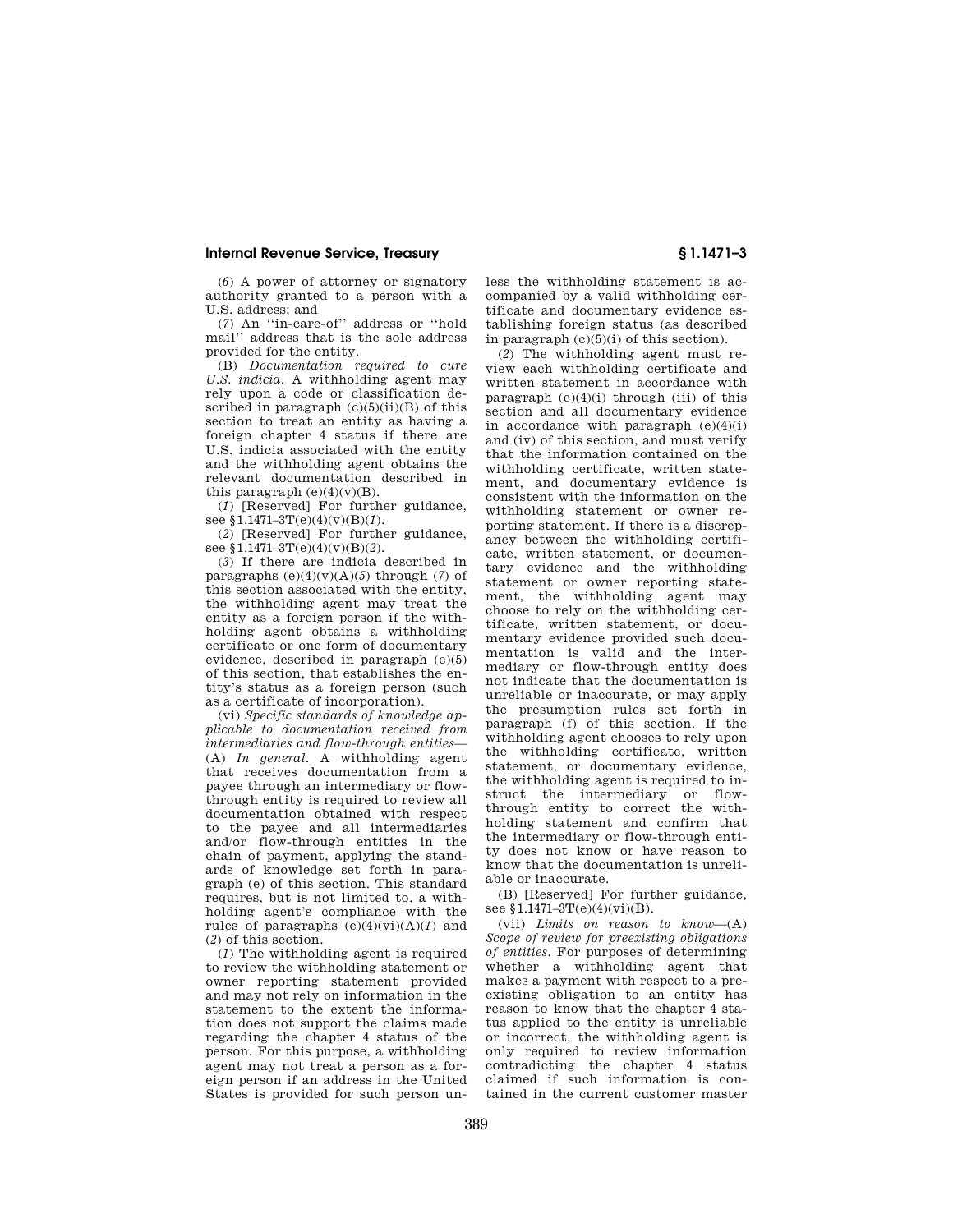file, the most recent withholding certificate, written statement, and documentary evidence for the person, the most recent account opening contract, the most recent documentation obtained by the withholding agent for purposes of AML due diligence or for other regulatory purposes, any power of attorney or signature authority forms currently in effect, and any standing instructions to pay amounts that is currently in effect.

(B) [Reserved] For further guidance, see §1.1471-3T(e)(4)(vii)(B).

(C) *Reason to know there are U.S. indicia associated with preexisting offshore obligations.* For payments made outside of the United States with respect to an offshore obligation that is also a preexisting obligation and with respect to a withholding agent that had not already documented the payee for purposes of chapter 3 or 61, the withholding agent, in lieu of searching the account files addressed in paragraph  $(e)(4)(\n$ i)(A) of this section to determine whether there are U.S. indicia associated with the payee (or other person who receives the payment), may instead rely upon a search of its electronically searchable information associated with such person. A withholding agent that relies upon an electronic search pursuant to this paragraph  $(e)(4)(\overline{\text{vii}})(C)$  must also review for U.S. indicia any documentation upon which the withholding agent relies to determine the chapter 4 status of the person and any documentation that the withholding agent had been relying upon to determine the residency or citizenship of the person.

(D) *Limits on reason to know for multiple obligations belonging to a single person.* A withholding agent that maintains multiple obligations for a single person will have reason to know that a chapter 4 status assigned to the person is inaccurate based on information contained in the customer files for another obligation held by the person only to the extent that—

(*1*) The withholding agent's computerized systems link the obligations by reference to a data element such as client number, EIN, or foreign tax identifying number and consolidates the customer information and payment information for the obligations; or

**§ 1.1471–3 26 CFR Ch. I (4–1–15 Edition)** 

(*2*) The withholding agent has treated the obligations as consolidated obligations for purposes of sharing documentation pursuant to paragraph (c)(8) of this section or for purposes of treating one or more accounts as preexisting obligations.

(viii) *Reasonable explanation supporting claim of foreign status.* A reasonable explanation supporting a claim of foreign status for an individual means a written statement prepared by the individual (or the individual's completion of a checklist provided by the withholding agent), stating that the individual meets one of the requirements of paragraphs  $(e)(4)(viii)(A)$  through (D).

(A) The individual certifies that he or she—

(*1*) Is a student at a U.S. educational institution and holds the appropriate visa;

(*2*) Is a teacher, trainee, or intern at a U.S. educational institution or a participant in an educational or cultural exchange visitor program, and holds the appropriate visa;

(*3*) Is a foreign individual assigned to a diplomatic post or a position in a consulate, embassy, or international organization in the United States; or

(*4*) [Reserved] For further guidance, see §1.1471–3T(e)(4)(viii)(A)(*4*).

(B) The individual provides information demonstrating that he or she has not met the substantial presence test set forth in  $§ 301.7701(b)-1(c)$  of this chapter (for example, a written statement indicating the number of days present in the United States during the 3-year period that includes the current year);

(C) The individual certifies that he or she meets the closer connection exception described in §301.7701(b)–2, states the country to which the individual has a closer connection, and demonstrates how that closer connection has been established; or

(D) With respect a payment entitled to a reduced rate of tax under a U.S. income tax treaty, the individual certifies that he or she is treated as a resident of a country other than the United States and is not treated as a U.S. resident or U.S. citizen for purposes of that income tax treaty.